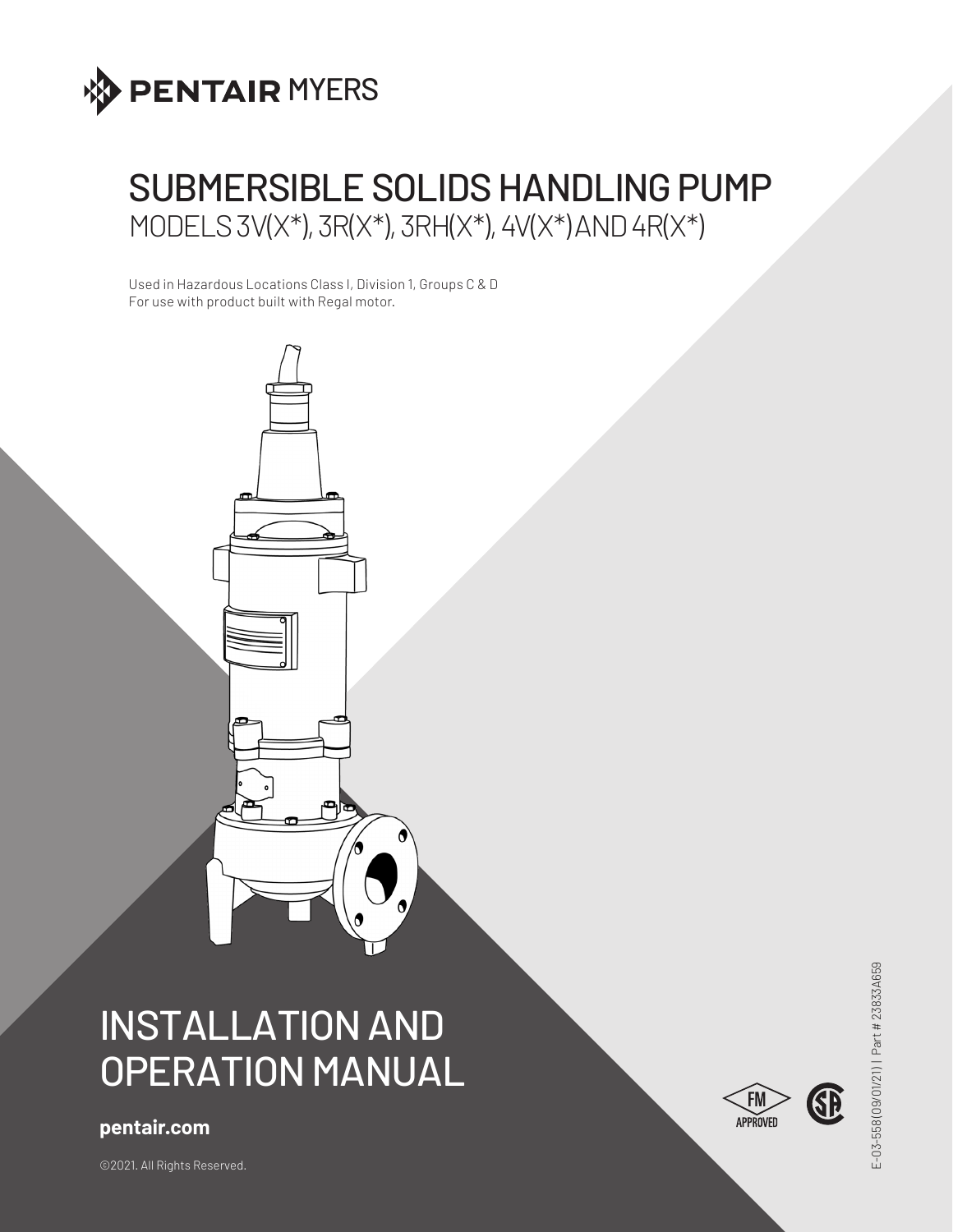## **TABLE OF CONTENTS**

NOTE! To the installer: Please make sure you provide this manual to the owner of the equipment or to the responsible party who maintains the system.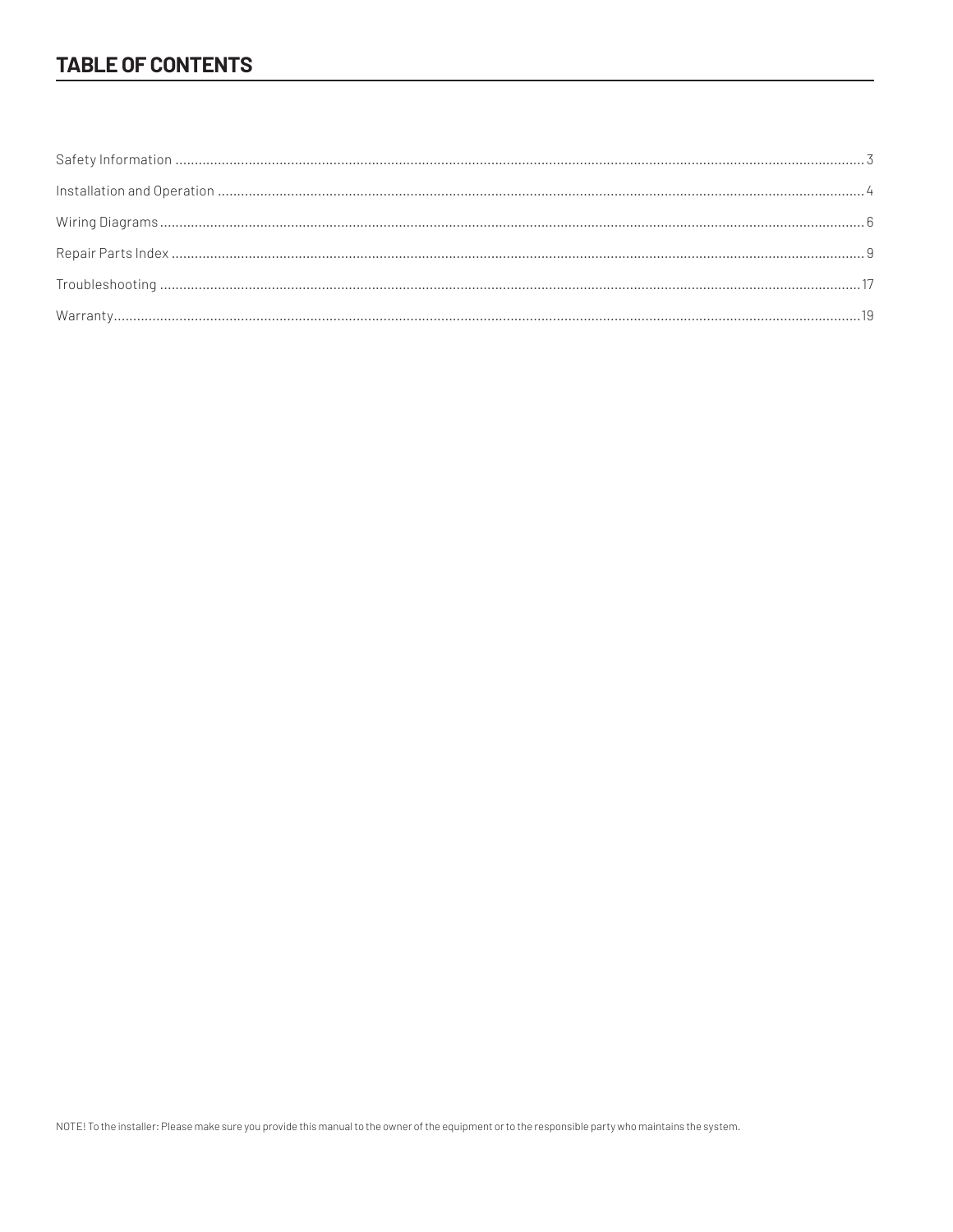#### **READ AND FOLLOW SAFETY INSTRUCTIONS!**

 $\blacktriangle$  This is the safety alert symbol. When you see this symbol on your pump or in this manual, look for one of the following signal words and be alert to the potential for personal injury.

**A DANGER** warns about hazards that will cause serious personal injury, death or major property damage if ignored.

 $A$  warns about hazards that can cause serious personal injury, death or major property damage if ignored.

 $A$  CAUTION warns about hazards that will or can cause minor personal injury or property damage if ignored.

**NOTICE** indicates special instructions which are important but not related to hazards.

#### **CALIFORNIA PROPOSITION 65 WARNING**

 $A$  warning This product and related accessories contain chemicals known to the State of California to cause cancer, birth defects or other reproductive harm.

#### **GENERAL SAFETY**

- Most accidents can be avoided by using common sense.
- Read the operation and maintenance instruction manual supplied with the pump.
- Do not wear loose clothing that can become entangled in the impeller or other moving parts.
- This pump is designed to handle materials that could cause illness or disease through direct exposure.
- Wear adequate protective clothing when working on the pump or piping.

#### **ELECTRICAL SAFETY**

- To reduce the risk of electrical shock, pump must be properly grounded in accordance with the National Electric Code and all applicable state and local codes and ordinances.
- To reduce risk of electrical shock, disconnect the pump from the power source before handling or servicing.
- Any wiring to be done on pumps should be done by a qualified electrician.
- Never operate a pump with a power cord that has frayed or brittle insulation.
- Never let cords or plugs lie in water.
- Never handle connected power cords with wet hands.

#### **PUMPS**

- Pump builds up heat and pressure during operation; allow time for pump to cool before handling or servicing.
- Only qualified personnel should install, operate or repair pump.
- Keep clear of suction and discharge openings. Do not insert fingers in pump with power connected.
- Do not pump hazardous material not recommended for pump (flammable, caustic, etc.).
- Make sure lifting handles are securely fastened each time before lifting.
- Do not lift pump by the power cord.
- Do not exceed manufacturer's recommendation for maximum performance, as this could cause the motor to overheat.
- Secure the pump in its operating position so it cannot tip over, fall or slide.
- Keep hands and feet away from impeller when power is connected.
- Submersible solids handling pumps are not approved for use in swimming pools, recreational water installations, decorative fountains or any installation where human contact with the pumped fluid is common.
- Do not operate pump without safety devices in place.

**IMPORTANT!** Myers is not responsible for losses, injury or death resulting from a failure to observe these safety precautions, misuse or abuse of pumps or equipment.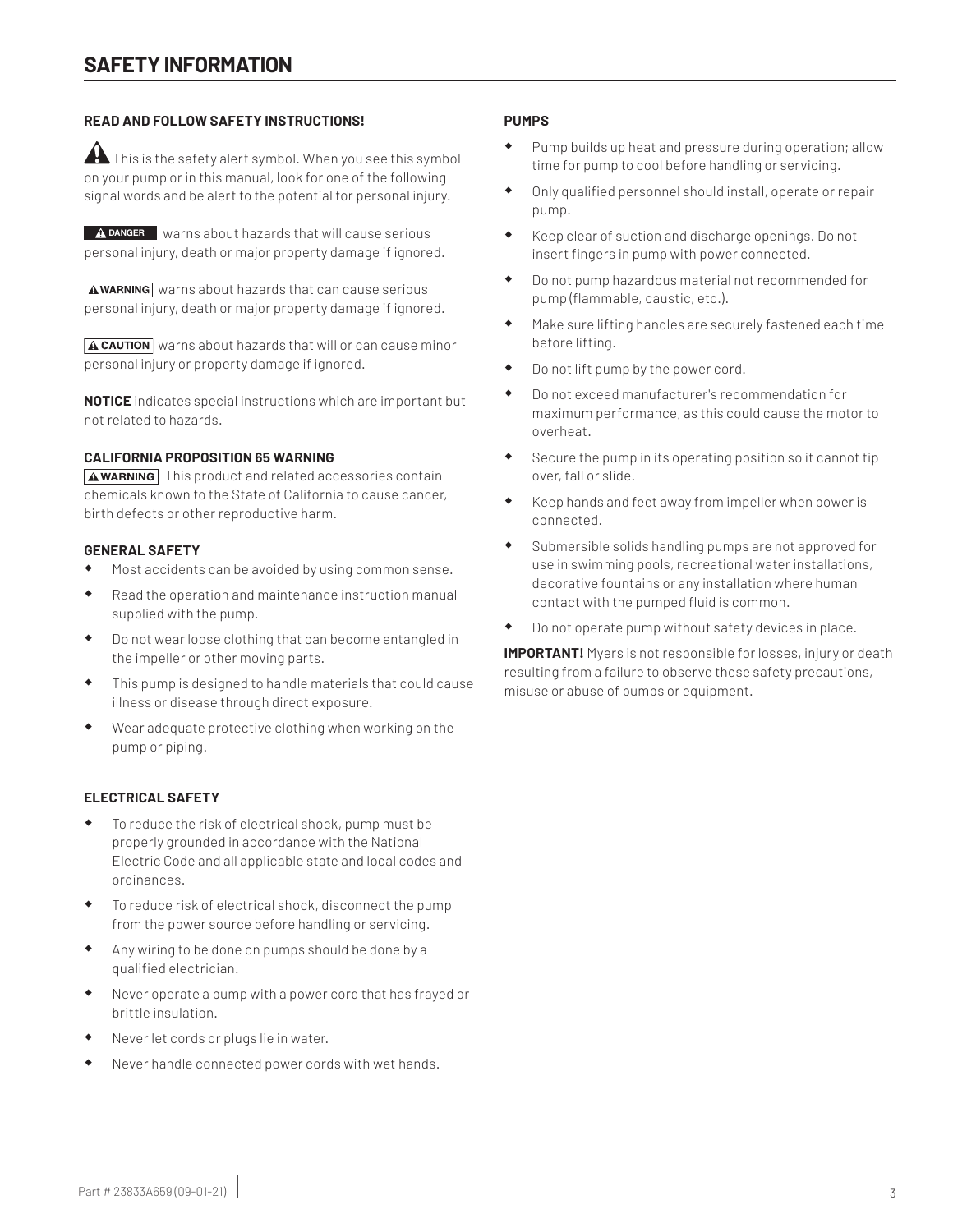#### **GENERAL INFORMATION**

#### **PUMP MODELS**

These instructions cover the installation and service of the Myers pumps as listed on the front cover. The hazardous location models are Factory Mutual approved and listed hazardous location for hazardous sewage locations Class 1, Division 1, Groups C,D.

#### **MOTOR HP & VOLTAGES**

These pumps are offered in a three phase wiring configuration only. Voltages will vary according to the application.

#### **ELECTRICAL CONTROLS**

All of these pump models must be used with a control panel. These control panels must be obtained from Myers or must be approved by Myers or warranty on pump is void.

#### **GENERAL CONSTRUCTION**

The motor construction is designed to meet Factory Mutual's requirements for Class 1, Division 1, Groups C,D sewage applications.

The hazardous location models are certified and nameplated with this approval. The motor chamber and seal chamber are filled with a high dielectric type oil for improved lubrication and heat transfer of the bearings and motor. Since the bearings have been designed for 50,000 hours of life, the oil should never require replacement under normal operating conditions. An air space above the oil level in both the seal and motor chambers is provided to allow for the expansion of the oil when at operating temperature. The power and control lines are sealed and strain relieved by grommet in the cord cap, and internally through the use of a dielectric potting resin surrounding the electrical wires. All of the pump fasteners and shafts are made from corrosion resistant stainless steel, while the pump castings are made of ASTM A-48 Class 30 cast iron.

#### **GENERAL INSTALLATION**

Various configurations and methods of plumbing this series of solids handling pumps may be used; however, for ease of installation and service a Myers® 3" or 4" rail lift-out system is recommended.

**Note:** If the hazardous location pumps are used in conjunction with a rail lift-out system, it must be an FM approved nonsparking, hazardous location system. The Myers approved lift-out models are:

| <b>3" LIFTOUT</b> | <b>4" LIFTOUT</b> |
|-------------------|-------------------|
| SRAX3030          | SRAX4040          |
| SRAX33HH          | SRAX44HH          |

If these guidelines are not followed, the Factory Mutual approval is void.

#### **HAZARDOUS LOCATION SERVICE**

These pumps are to be used for handling sewage, wastewater and storm water only. Do not use in other hazardous locations. These pumps must be repaired and serviced only at Myers authorized service centers or at the Myers factory. Any unauthorized field repair voids warranty, hazardous location rating and Factory Mutual approval.

 $\sqrt{\text{A CAUTION}}$  After the pump is installed and sewage has entered the basin there are methane and hydrogen sulfide gases, which are poisonous. Never enter a wet well unless the cover is open for a sufficient period of time to allow fresh air into the basin. Myers recommends using the rail lift-out system so that no service is required inside the basin.

#### **OIL FILLED MOTOR**

The motor chamber and seal chamber are dielectric oil-filled for good heat transfer and lubrication of bearings and seals. The motor requires no other lubrication. Oil level in the motor housing should be to the bottom of the oil fill plug with the pump in a vertical position, ensuring the upper bearing is submerged in oil. Do not overfill the motor housing since some space is required for oil expansion. Oil level in the seal chamber should be checked with the pump lying horizontally with the fill plug at the top. The oil level should be approximately 3/4" from the outside surface of the housing. Transformer oil should be used and may be purchased from your Myers distributor.

#### **MOTOR**

Each motor is provided with heat sensor thermostats attached directly to the motor windings. The thermostats open if the motor windings see excessive heat and, in turn, open the motor contactor in the control panel, breaking the power to the pump. When the motor is stopped due to an overheated condition, it will not start until the motor has cooled and the heat sensor reset button is manually pushed on the front of the Myers control panel. This circuitry is provided in the Myers control panel designs.

Thermostats are set to open at a temperature of 248°F (120°C). The maximum contact rating is 18 amps at 115 VAC and 12 amps at 230 VAC. Motor winding insulation is good for Class F (311°F,  $155^{\circ}$ C).

**Note:** Failure to use proper circuitry and to connect the motor overheat protection in the control panel would negate all warranties and FM approval.

#### **MOTOR SEAL FAILURE WARNING**

The seal chamber is oil filled and provided with moisture sensing probes to detect water leakage through the lower shaft seal. The probes can also detect moisture present in the upper motor housing.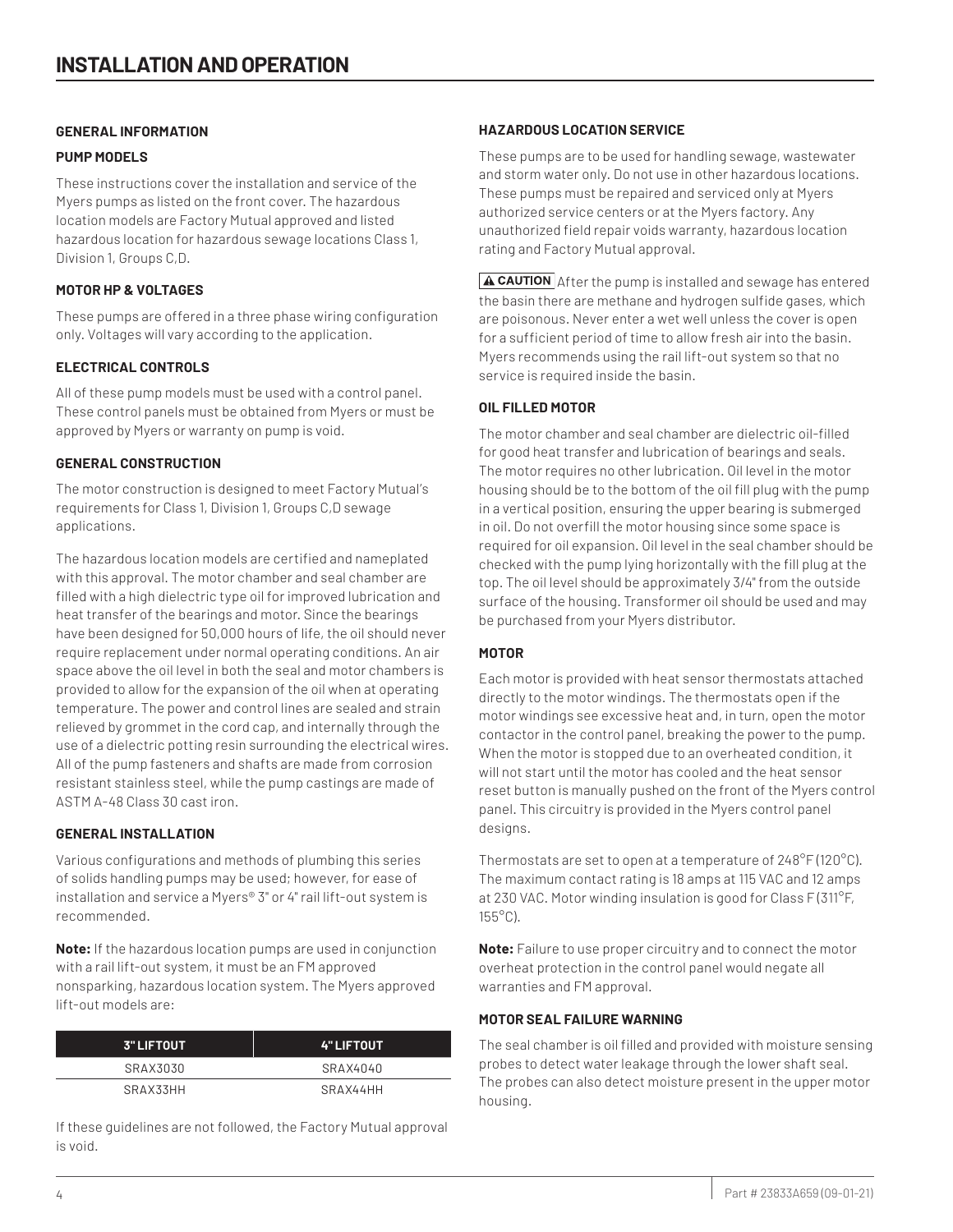The presence of water energizes a red seal leak warning light at the control panel. This is a warning light only, and does not stop the motor. It indicates a leak has occurred and the pump must be repaired. Normally, this indicates the outboard seal has leaked. Allowing the unit to operate after the warning could cause upper seal leakage along with motor failure.

The resistance across the moisture sensing (seal failure) probes should be checked after a seal leak warning light has lit. This can be done by disconnecting the red and orange control wires from the control panel, and measuring the resistance with an ohmmeter between the wires. If the measured values are below specification, the pump may have a lower seal failure and require service.

On the Myers hazardous location control panels the seal leak test switch tests the seal leak circuit continuity. When pushed, the seal leak test bulb should light. If the test bulb does not light it means either the wiring circuitry to the seal leak probes has been broken or the bulb has burned out.

**Note:** Myers control panels supply the correct circuitry for moisture and heat sensor connections. Failure to install the correct circuitry with proper connection would negate warranty and FM approval.

#### **MOTOR POWER CORD, CONTROL CORD AND CORD CAP ASSEMBLY**

Each motor power cord has 4 conductors: white, black, red and green. For a three phase motor the red, black and white conductors connect to the three line leads, and the green is connected to a good ground. Interchanging any two line leads will reverse the rotation of the motor.

**Note:** Rotation should be clockwise when observed from the top of the pump. This can be checked by noting which direction the pump torque is up on initial starting. A properly rotating pump will torque counterclockwise upon start.

The control cable has 5 conductors: black, white, red, orange and green. White and black connect to the heat sensor terminals in the control panels; red and orange connect to the seal failure terminals in the control panel; and the green connects to the ground in the control panel.

The cord cap is epoxy potted. The cord cap provides for a sealed wire connection. This allows the cord cap, with cords, to be removed from the motor. An approved hazardous location junction box is required for hazardous locations. The control and power cables cannot be spliced!

**Note** Each cable has a green ground wire and must be properly grounded per the National Electric Code and local codes.

Electrical Motor Controls: All electrical controls and motor starting equipment should be as specified in these instructions. Consult factory for any acceptable alternatives. For hazardous locations the controls and control panel must be installed outside the hazardous area, or approved hazardous location controls that are intrinsically safe must be used.

#### **JUNCTION BOX**

If a junction box is used in a hazardous location, it must be a hazardous location approved type with hazardous location cord connectors. Wires from the junction box must pass through a hazardous location seal connector.

#### **LEVEL SENSING CONTROLS**

Intrinsically safe type float controls are recommended for all applications and required for hazardous location service. An intrinsically safe control panel relay will limit the current and voltage to the level controls. A Myers® control panel can be supplied with this type circuitry.

The float level controls maintain the basin sewage water level by controlling pump turn-on and turn-off levels.

The lower turn-off control should be set so that the pump stops at approximately the top of the pump. Consult the factory for any settings below this point.

The upper turn-on control should be set above the lower turn-off control. The exact height between the two controls is determined by the number of pump starts desired and the depth of the basin. A maximum of 10 starts per hour should not be exceeded.

The override control is set at a specified height above the upper turn-on control.

The alarm control is set about 6" to 12" above the override control. No control should be set above the inlet invert.

#### **ELECTRICAL CONNECTIONS**

All electrical wiring must be in accordance with local code and only qualified electricians should make the installations. All wires should be checked for shorts to ground with an ohmmeter or megger after the connections are made. This is important, as one grounded wire can cause failure of the pump, control panel or personal injury.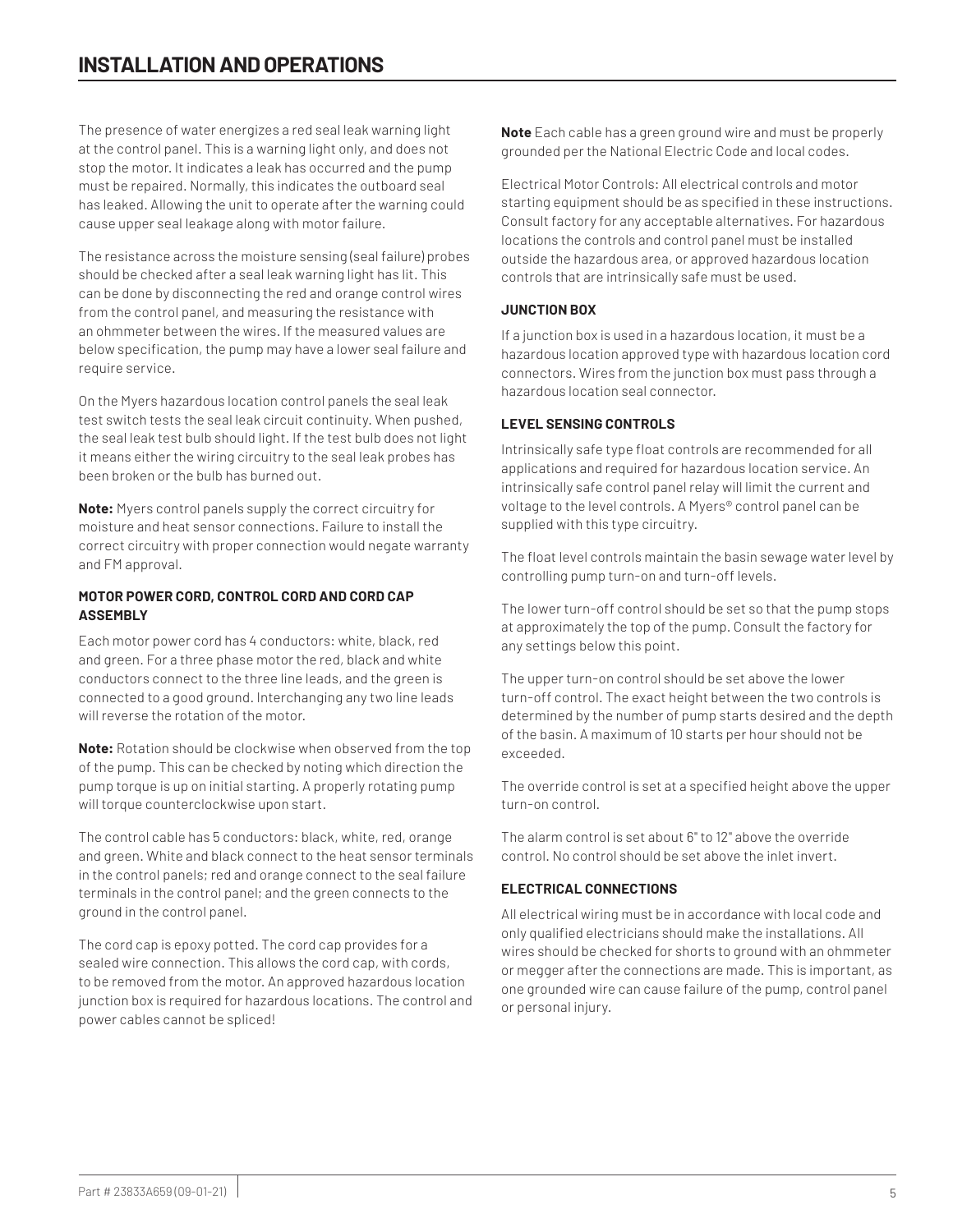#### **DISASSEMBLY**

With the pump located in a secure place, remove the bolts fastening the seal housing to the volute. The motor and impeller can now be removed as a unit.

Lay the unit down on its side. If the lower seal is to be removed, it is recommended that the oil in the seal chamber be drained. This can be done by removing the lower seal chamber plug and draining the oil into a holding container.

To remove the impeller: Using a proper wrench, the impeller retaining bolt and washer must be removed. This may require a piece of wood placed between the vanes to keep the impeller from rotating while removing the bolt. Once the bolt has been removed, tap lightly with a hammer around the outside diameter of the impeller to loosen from shaft and key. After removing impeller, the seal retainer needs to be removed to expose seal.

 $\sqrt{\text{A CAUTION}}$  The impeller is large and heavy and will need to be supported.

If the lower seal needs removed, first remove the compression spring that rides between the impeller and the seal assembly. Next, take a pair of screwdrivers and remove the compression ring that surrounds the rubber bellows on the rotating portion of the seal assembly. Again using the screwdrivers, pry the remaining portion of the rotating seal assembly off the shaft. The ceramic stationary can be removed by placing a screwdriver between the rubber and the ceramic face, and then prying, working around the entire diameter. Note, these parts should be discarded and a new seal assembly installed.

If the oil in the seal chamber was drained, examine the contents to determine if the upper seal has been damaged. Signs of grit or other abrasive material may indicate that the upper seal has also been damaged. Pressurizing the motor housing assembly between 7 and 10 psi and observing any drop in pressure will indicate if the upper seal is functioning properly.

Note: Upper seal repairs must be done at a Myers authorized service center or at the Myers factory. Any unauthorized field repair voids warranty and the hazardous location approval on the Factory Mutual listed pump.

The wear ring can be removed from the volute for repair or replacement. First remove the retaining screws from the wear ring. With a soft mallet the wear ring can be tapped out of the volute case.

#### **REASSEMBLY**

Remove the ceramic portion of the new seal from the package. Brush new dielectric oil or glycerine around the rubber portion of the stationary assembly and into the pocket in the seal housing. Note, keep the oil off the seal face. Without scratching the seal face, press the ceramic stationary portion into the seal housing using a Myers seal pusher. With clean cloth, lightly wipe the face of the seal surface to make sure it is dirt free. Remove the rotating portion of the seal from the package and lubricate the inside diameter of the rubber bellows and the outside diameter of the shaft. Place the seal over the shaft (make sure the key is removed). Evenly press on the body of the rotational assembly and slide it down the shaft until the seal faces meet. Once the seal assembly is in position, place the spring over the register on the rotational portion of the seal.

Before placing impeller on shaft, the seal spring retainer should be placed on shaft with stepped end toward seal spring. Position the key into the seat in the shaft. Align the impeller onto the shaft, making sure that the seal spring is registered properly onto the back side of the impeller. Insert the bolt and washer assembly into the shaft and tighten to 43 ft.-lbs.

Fill the seal chamber with new dielectric oil. An air gap of 10–15% volume must be left for the expansion of the oil when it is at operating temperature. The brass wear ring can be aligned with the retaining holes and tapped into place with a soft mallet. The proper Loctite® should be applied to the bolts. Install and tighten.

The motor and impeller assembly can be installed into the volute. Make sure that the impeller aligns properly with the volute. Install the volute retaining bolts and tighten.

Air tends to trap in the pump case when water rises in the sump or when the pump is lowered into the water after service. To vent off this air, a small hole is drilled into the volute casing. Be sure this vent hole is clean after any service work on pump. Air venting is not a problem after initial start.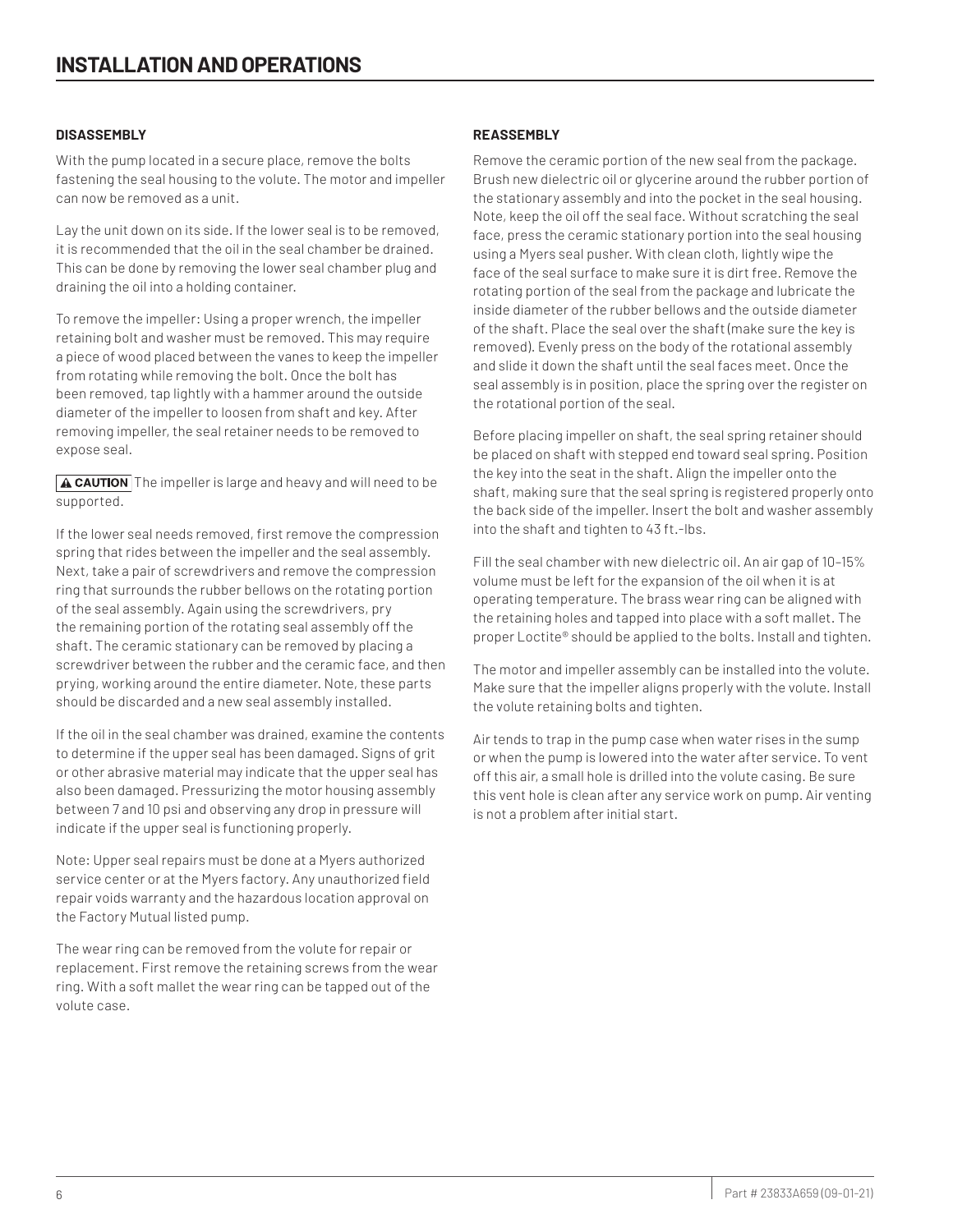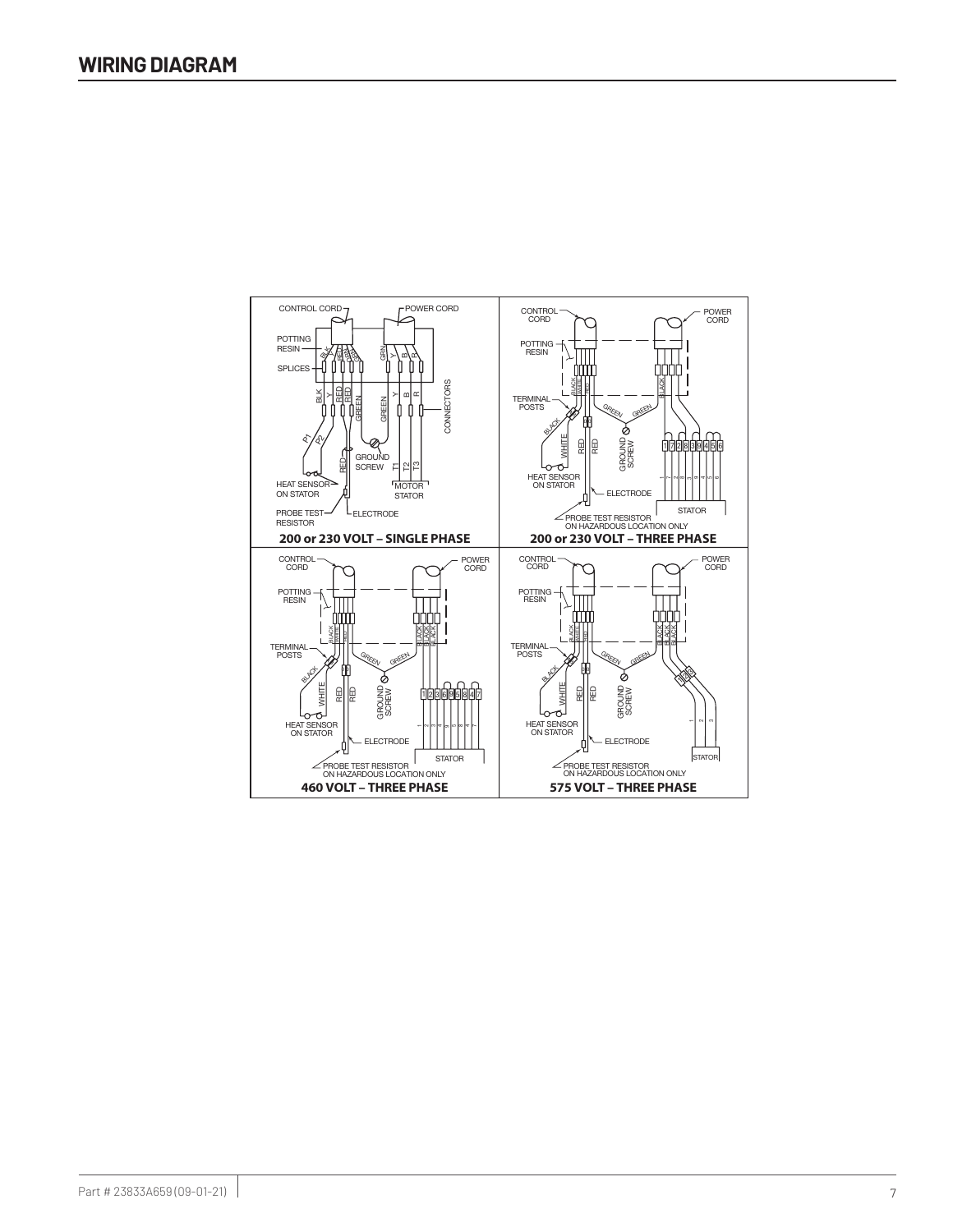#### **WIRING DIAGRAM**



1 PHASE

BLACK, WHITE, AND RED MOTOR LEADS CAN ONLY BE<br>CONNECTED TO PANEL TERNINAL BLOCKS AS SHOWN ON<br>SCHEMATIC. INCORRECT CONNECTION CAN CAUSE DAMAGE TO<br>PUMP AND/OR PANEL COMPONENTS. THREE PHASE OVERLOAD<br>RELAY MUST BE CLASS 10 TRI

Notes:<br>20 Level Switches Must Be Rated a Minimum of 2 Amps<br>20 Level Switches Must Be Rated wining terminals to 20 In.Lbs.<br>20 Iorque all white field wining terminals to 20 In.Lbs.<br>3) Field Wining Must Be 60°C Copper Wire Mi



Notes:<br>2010 Notes: Switches Must Be Rated a Minimum of 2 Amps<br>2010 Notes:<br>2010 Notes:<br>2010 Notes: 2010 White field wining terminals to 2011n.lbs.<br>3) Field Wining Must Be 60°C Copper Wire Minimum.<br>4) --------- Items Not Sup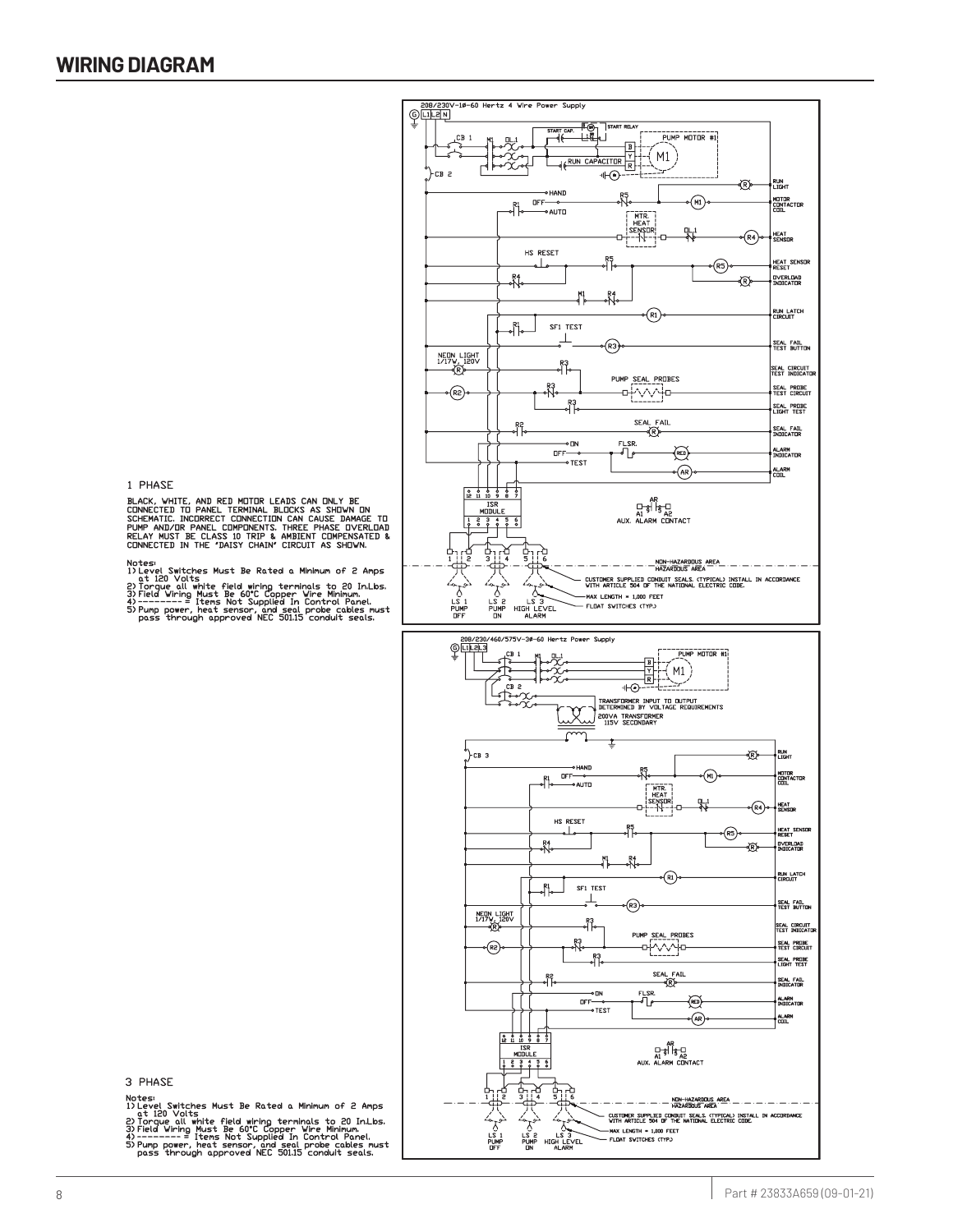#### **3RH/3RHX**

|                | 2 POLE         | 3 HP      | 3 HP      | 3 HP      | 3 HP      | <b>5 HP</b> | <b>5 HP</b> | 5 HP      | <b>5 HP</b> | 7.5 HP    | 7.5 HP    | 7.5 HP    |
|----------------|----------------|-----------|-----------|-----------|-----------|-------------|-------------|-----------|-------------|-----------|-----------|-----------|
|                |                | 230/1     | 200/3     | 230-460/3 | 575/3     | 230/1       | 200/3       | 230-460/3 | 575/3       | 200/3     | 230-460/3 | 575/3     |
| A1             | <b>STATOR</b>  | 22574C210 | 22574C211 | 22574C212 | 22574C214 | 22574C200   | 22574C201   | 22574C202 | 22574C204   | 22574C215 | 22574C216 | 22574C217 |
| A2             | ROTOR          | 26124C000 | 26124C001 | 26124C001 | 26124C001 | 26124C002   | 26124C003   | 26124C003 | 26124C003   | 26124C002 | 26124C002 | 26124C002 |
| A3             | <b>BFARING</b> | 08565A022 | 08565A022 | 085654022 | 085654022 | 08565A022   | 08565A022   | 08565A022 | 08565A022   | 08565A022 | 08565A022 | 08565A022 |
| A <sub>4</sub> | <b>BFARING</b> | 25833A003 | 25833A003 | 258334003 | 258334003 | 258334003   | 25833A003   | 25833A003 | 25833A003   | 25833A003 | 25833A003 | 25833A003 |
| A <sub>5</sub> | SHAFT SEAL     | 049160001 | 049160001 | 049160001 | 049160001 | 049160001   | 049160001   | 049160001 | 049160001   | 049160001 | 049160001 | 049160001 |

#### **3V/3VX**

| 4 POLE |                | 1/1.5 HP            | 1/1.5 HP            | $1/1.5$ HP    | 1/1.5 HP | <b>2 HP</b>           | 2 HP                              | 2 HP            | <b>2 HP</b> | 3 HP                  | 3HP | 3 HP                                                                              | 3HP       | 5 HP                    | <b>5 HP</b> | <b>5 HP</b>           | <b>5 HP</b> |
|--------|----------------|---------------------|---------------------|---------------|----------|-----------------------|-----------------------------------|-----------------|-------------|-----------------------|-----|-----------------------------------------------------------------------------------|-----------|-------------------------|-------------|-----------------------|-------------|
|        |                | 230/1               | 200/3               | $230 - 460/3$ | 575/3    | 230/1                 | 200/3                             | $ 230 - 460/3 $ | 575/3       | 230/1                 |     | 200/3 230-460/3 575/3                                                             |           | 230/1                   | 200/3       | $ 230 - 460/3  575/3$ |             |
| A1     | STATOR         | 24407C211           | 244070212           | 244070213     |          |                       | 24407C214 24407C215 24407C216     | 24407C217       |             |                       |     | 24407C218 24407C200 24407C201 24407C202 24407C203 24407C204 24407C205             |           |                         |             | 24407C206 24407C207   |             |
| A2     | ROTOR          | 22875C108           | 22875C115           | 22875C115     |          |                       | 22875C115 22875C110 22875C107     | 22875C107       |             |                       |     | 22875C107 22875C105 22875C105 22875C105 22875C105 22875C105 22875C105             |           |                         |             | 22875C105 22875C105   |             |
| A3     | <b>BEARING</b> |                     | 085654022 085654022 | 085654022     |          |                       | 08565A022108565A022108565A0221    | 08565A022       |             |                       |     | 08565A022   08565A022   08565A022   08565A022   08565A022   08565A022   08565A022 |           |                         |             | 08565A022 08565A022   |             |
| A4     | BEARING        | 085654027 085654027 |                     | 085654027     |          |                       | 08565A027   08565A027   08565A027 | 085654027       |             |                       |     | 085654027 085654027 085654027 085654027 085654027 085654027 085654027             |           |                         |             | 08565A027 08565A027   |             |
|        | A5 ISHAFT SEAL | 009200011           | 009200011           | 009200011     |          | 009200011   009200011 | 009200011                         | 009200011       | 009200011   | 009200011   009200011 |     | 009200011                                                                         | 009200011 | l 009200011   009200011 |             | 009200011             | 009200011   |

#### **4V/4VX**

| 4 POLE         |                | 3 HP      | 3 HP      | 3 HP      | 3 HP      | 5 HP      | <b>5 HP</b> | <b>5 HP</b> | 5 HP      | 7.5/10 HP | 7.5/10 HP | 7.5/10 HP |
|----------------|----------------|-----------|-----------|-----------|-----------|-----------|-------------|-------------|-----------|-----------|-----------|-----------|
|                |                | 230/1     | 200/3     | 230-460/3 | 575/3     | 230/1     | 200/3       | 230-460/3   | 575/3     | 200/3     | 230-460/3 | 575/3     |
| A <sub>1</sub> | <b>STATOR</b>  | 244070200 | 244070201 | 244070202 | 244070203 | 244070204 | 244070205   | 244070206   | 244070207 | 244070208 | 244070209 | 244070210 |
| A2             | <b>ROTOR</b>   | 22875C105 | 22875C105 | 22875C105 | 22875C105 | 22875C105 | 22875C105   | 22875C105   | 22875C105 | 22875C105 | 22875C105 | 22875C105 |
| A3             | <b>BEARING</b> | 08565A022 | 085654022 | 08565A022 | 08565A022 | 08565A022 | 085654022   | 08565A022   | 085654022 | 08565A022 | 08565A022 | 08565A022 |
| A <sup>4</sup> | <b>BEARING</b> | 08565A027 | 085654027 | 085654027 | 085654027 | 08565A027 | 085654027   | 085654027   | 08565A027 | 08565A027 | 08565A027 | 08565A027 |
| A <sub>5</sub> | SHAFT SFAI     | 009200011 | 009200011 | 009200011 | 009200011 | 00920001  | 00920001    | 009200011   | 009200011 | 009200011 | 009200011 | 009200011 |

| 4V/4VX         |                |           |           |           |           |           |           |           |           |           |           |           |           |
|----------------|----------------|-----------|-----------|-----------|-----------|-----------|-----------|-----------|-----------|-----------|-----------|-----------|-----------|
|                | 6 POLE         | 1HP       | 1HP       | 1HP       | 1 HP      | $1.5$ HP  | $1.5$ HP  | $1.5$ HP  | $1.5$ HP  | $2/3$ HP  | $2/3$ HP  | $2/3$ HP  | $2/3$ HP  |
|                |                | 230/1     | 200/3     | 230-460/3 | 575/3     | 230/1     | 200/3     | 230-460/3 | 575/3     | 230/1     | 200/3     | 230-460/3 | 575/3     |
| A1             | <b>STATOR</b>  | 24407C223 | 24407C224 | 244070225 | 244070226 | 24407C227 | 24407C228 | 244070229 | 24407C230 | 24407C231 | 24407C232 | 24407C233 | 24407C234 |
| A2             | <b>ROTOR</b>   | 22875C108 | 22875C107 | 22875C107 | 22875C107 | 22875C105 | 22875C110 | 22875C110 | 22875C110 | 22875C105 | 22875C110 | 22875C110 | 22875C110 |
| A3             | <b>BEARING</b> | 085654022 | 085654022 | 085654022 | 085654022 | 085654022 | 085654022 | 085654022 | 085654022 | 085654022 | 085654022 | 085654022 | 08565A022 |
| A <sub>4</sub> | BEARING        | 08565A027 | 08565A027 | 08565A027 | 08565A027 | 08565A027 | 08565A027 | 08565A027 | 08565A027 | 08565A027 | 08565A027 | 08565A027 | 08565A027 |
| A5             | SHAFT SEAL     | 00920001  | 009200011 | 009200011 | 009200011 | 009200011 | 00920001  | 00920001  | 00920001  | 009200011 | 00920001  | 009200011 | 00920001  |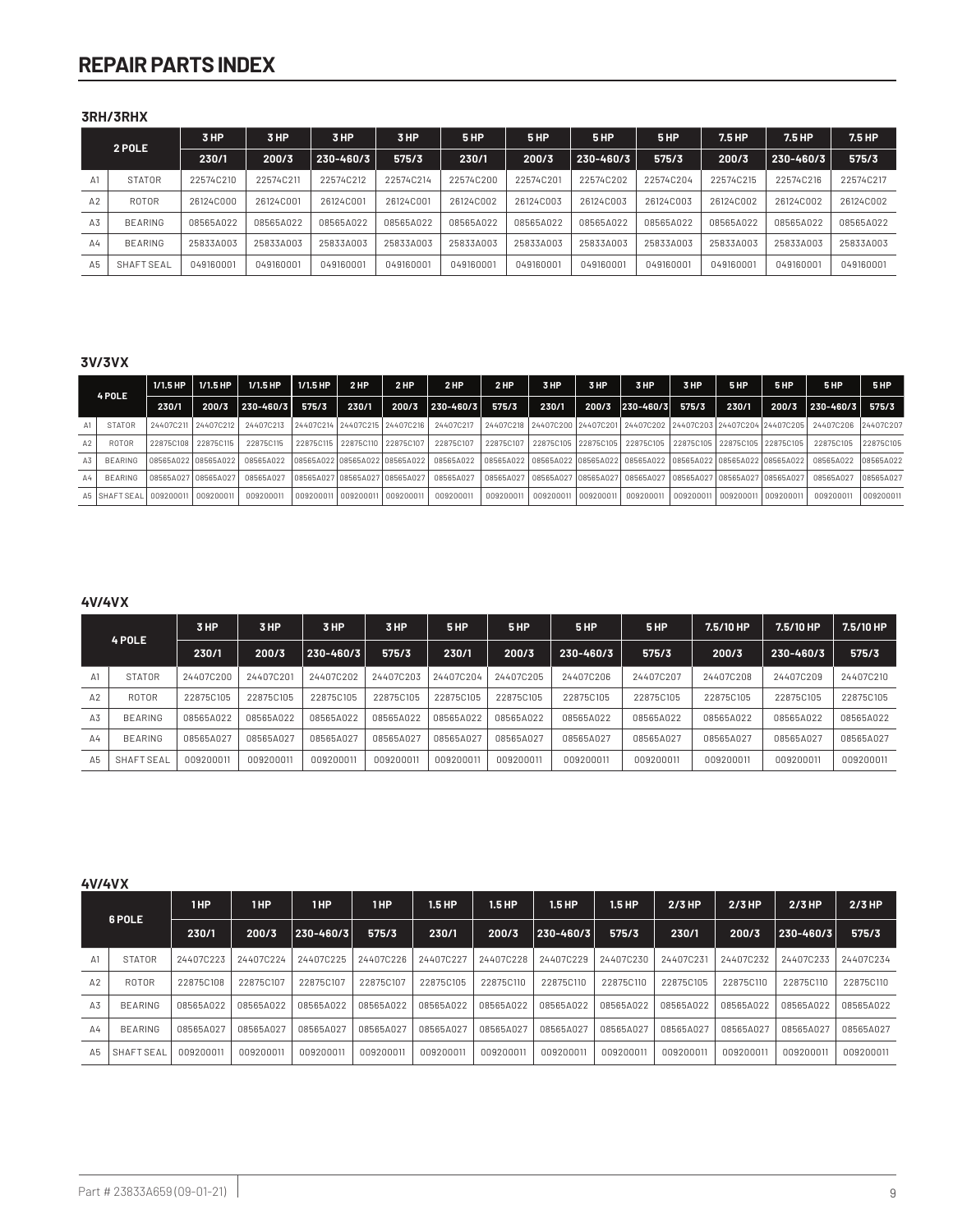#### **3R/3RX / 4R/4RX**

| 4 POLE         |                | 3HP       | 3 HP      | 3 HP      | 3 HP      |
|----------------|----------------|-----------|-----------|-----------|-----------|
|                |                | 230/1     | 200/3     | 230-460/3 | 575/3     |
| A <sub>1</sub> | <b>STATOR</b>  | 24407C200 | 24407C201 | 24407C202 | 24407C203 |
| A2             | <b>ROTOR</b>   | 22846C100 | 22846C100 | 22846C100 | 22846C100 |
| A3             | <b>BEARING</b> | 08565A022 | 08565A022 | 08565A022 | 08565A022 |
| Α4             | <b>BEARING</b> | 08565A023 | 08565A023 | 08565A023 | 08565A023 |
| A5             | SHAFT SEAL     | 049160001 | 049160001 | 049160001 | 049160001 |

#### **3R/3RX / 4R/4RX**

|                | 4 POLE        | 5HP       | 5HP       | 5HP       | 5HP       | 7.5 HP    | 7.5 HP    | 7.5 HP    |
|----------------|---------------|-----------|-----------|-----------|-----------|-----------|-----------|-----------|
|                |               | 230/1     | 200/3     | 230-460/3 | 575/3     | 200/3     | 230-460/3 | 575/3     |
| $\Delta$ 1     | <b>STATOR</b> | 24407C204 | 24407C205 | 24407C206 | 24407C207 | 24407C208 | 24407C209 | 24407C210 |
| A2             | ROTOR         | 22846C100 | 22846C100 | 22846C100 | 22846C100 | 22846C100 | 22846C100 | 22846C100 |
| A <sub>3</sub> | BEARING       | 08565A022 | 08565A022 | 08565A022 | 08565A022 | 08565A022 | 08565A022 | 08565A022 |
| $\Delta$ 4     | BEARING       | 08565A023 | 08565A023 | 08565A023 | 08565A023 | 08565A023 | 08565A023 | 08565A023 |
| A <sub>5</sub> | SHAFT SEAL    | 049160001 | 049160001 | 049160001 | 049160001 | 049160001 | 049160001 | 049160001 |

#### **4R/4RX**

|                |               | $1/1.5$ HP | $1/1.5$ HP | $1/1.5$ HP | $1/1.5$ HP | $2/3$ HP  | $2/3$ HP  | $2/3$ HP  | $2/3$ HP  |
|----------------|---------------|------------|------------|------------|------------|-----------|-----------|-----------|-----------|
| 6 POLE         |               | 230/1      | 200/3      | 230-460/3  | 575/3      | 230/1     | 200/3     | 230-460/3 | 575/3     |
| A1             | <b>STATOR</b> | 24407C227  | 24407C228  | 24407C229  | 24407C230  | 24407C231 | 24407C232 | 24407C233 | 24407C234 |
| A2             | ROTOR         | 22846C110  | 22846C102  | 22846C102  | 22846C104  | 22846C100 | 22846C102 | 22846C102 | 22846C102 |
| A3             | BEARING       | 08565A022  | 08565A022  | 08565A022  | 08565A022  | 08565A022 | 08565A022 | 08565A022 | 08565A022 |
| Δ4             | BEARING       | 08565A023  | 08565A023  | 08565A023  | 08565A023  | 08565A023 | 08565A023 | 08565A023 | 08565A023 |
| A <sub>5</sub> | SHAFT SEAL    | 049160001  | 049160001  | 049160001  | 049160001  | 049160001 | 049160001 | 049160001 | 049160001 |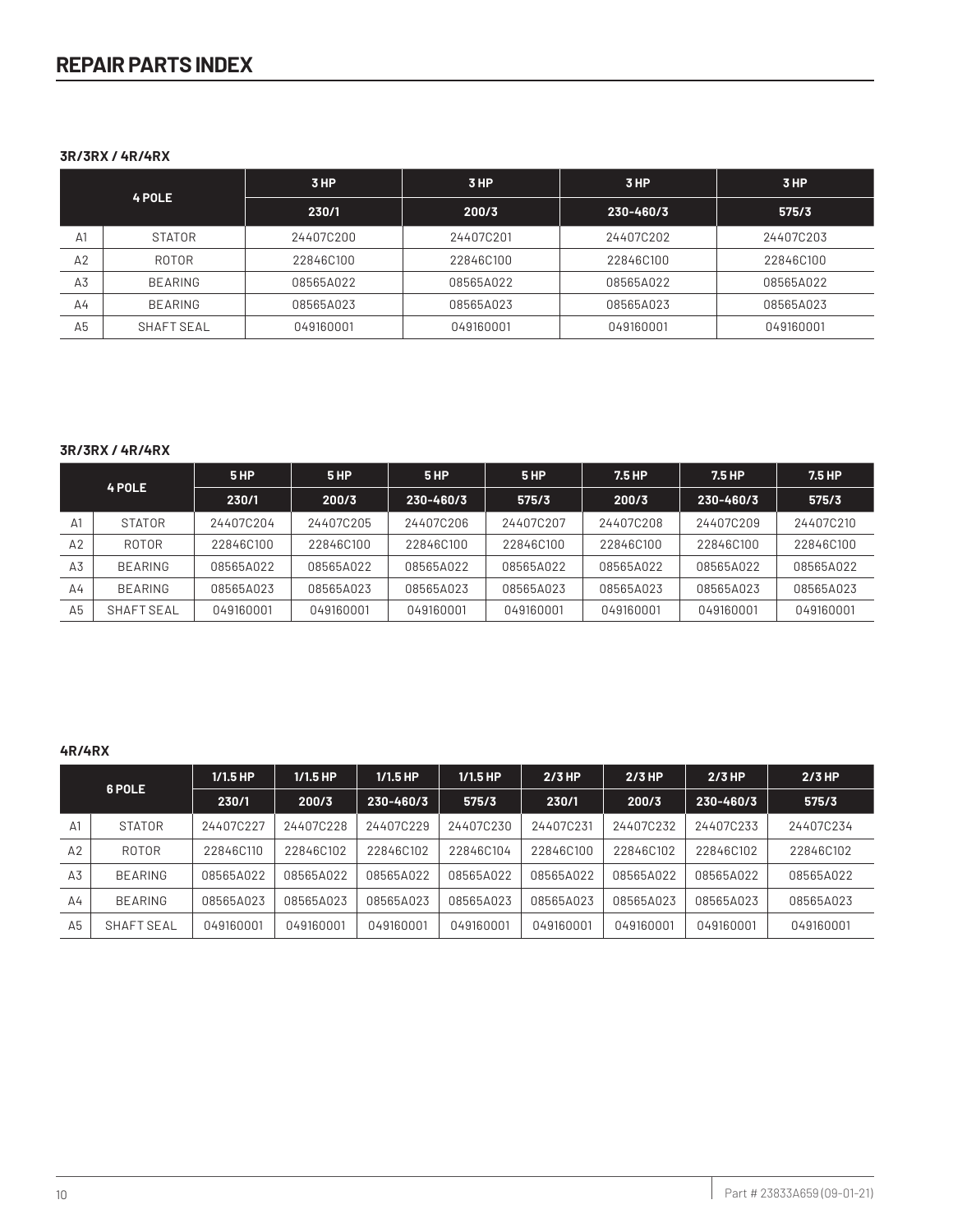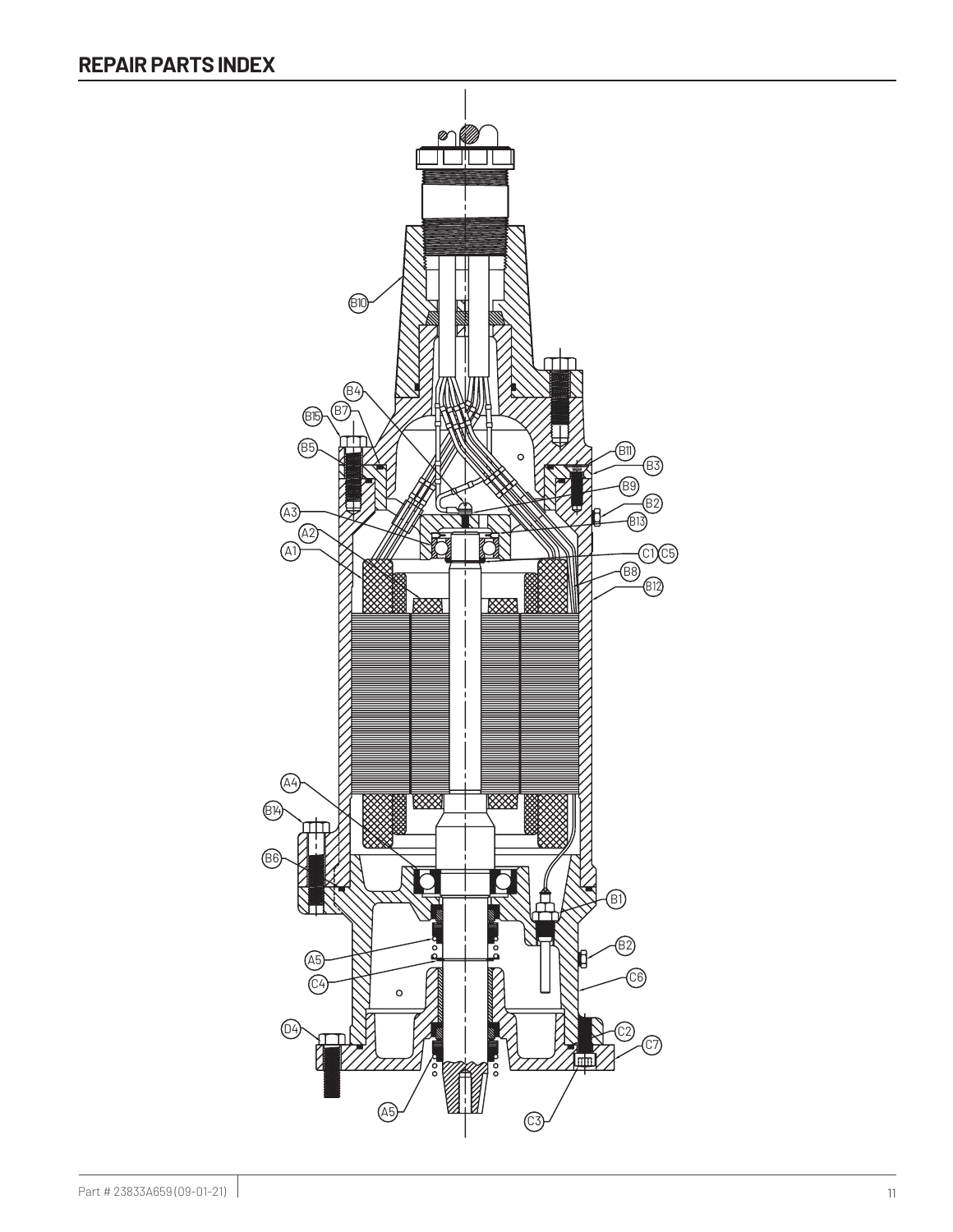| <b>CAP SCREW</b> | <b>TORQUE VALUE</b>       |
|------------------|---------------------------|
| $3/8 - 16$       | $20$ ft.- $\mathsf{b}$ s. |
| $1/2 - 13$       | 43 ft.-lbs.               |
| $5/8 - 11$       | $93$ ft.-lbs.             |
| $3/4 - 10$       | 128 ft.-lbs.              |
| $7/8 - 14$       | 193 ft.-lbs.              |

#### **COMMON PARTS LIST** (For use with product built with Regal motor.)

| REF.           | <b>PART NUMBER</b> | <b>DESCRIPTION</b>                                 | OTY.           |
|----------------|--------------------|----------------------------------------------------|----------------|
| <b>B1</b>      | 25343A100          | PROBE: SEAL LEAK FOR 3-20HP                        | 2              |
| <b>B2</b>      | 05022A092          | PLUG: PIPE ST GALV 1/4 HEX HDW/LOCTITE 513 COATING | $\mathbf{2}$   |
| $B3*$          | 22590B000(x)       | CAP, BEARING: UPPER 5HP PUMP CI                    | $\mathbf{1}$   |
| <b>B4</b>      | 05434A043          | SCREW: MACH ST 10-24UNC x 3/8 LG                   | $\mathbf{1}$   |
| <b>B5</b>      | 05876A112          | RING, 0: 5-1/2 OD x 5-1/4 ID x 1/8                 | $\mathbf{1}$   |
| B <sub>6</sub> | 05876A114          | RING, 0: 7 OD x 6-3/4 ID x 1/8                     | $\mathbf{1}$   |
| <b>B7</b>      | 05876A123          | RING, 0: 4-7/8 OD x 4-5/8 ID x 1/8                 | $\mathbf{1}$   |
| B <sub>8</sub> | 22578A100          | WIRE: ELECTRODE FOR 3-20HP                         | $\overline{2}$ |
| B <sub>9</sub> | 06107A015          | WASHER: LOCK SHKPRF INTERNAL ST NO 10              | $\mathbf{1}$   |
|                | 22569B104          | 35' CORD ASSEMBLY 14-4 - ORDINARY LOCATION         | $\mathbf{1}$   |
| <b>B10</b>     | 22569B031          | 35' CORD ASSEMBLY 10-4 - ORDINARY LOCATION         | $\mathbf{1}$   |
|                | 22569B032          | 35' CORD ASSEMBLY 8-4 SOOW - ORDINARY LOCATION     | $\mathbf{1}$   |
|                | 22569B102          | 35' CORD ASSEMBLY 8-4 W - ORDINARY LOCATION        | $\mathbf{1}$   |
|                | 22569B702          | 35' CORD ASSEMBLY 14-4 - HAZARDOUS LOCATION        | $\mathbf{1}$   |
| <b>B10</b>     | 22569B631          | 35' CORD ASSEMBLY 10-4 - HAZARDOUS LOCATION        | $\mathbf{1}$   |
|                | 22569B632          | 35' CORD ASSEMBLY 8-4 SOOW - HAZARDOUS LOCATION    | $\mathbf{1}$   |
|                | 22569B700          | 35' CORD ASSEMBLY 8-4 W - HAZARDOUS LOCATION       | $\mathbf{1}$   |
| <b>B11</b>     | 07597A017          | SCREW: MACH FLT HD HEX SKT SST 5/16-18UNC-3A x 1LG | $\overline{2}$ |
| $B12*$         | 22571D000(x)       | HOUSING: MOTOR 5HP GRINDER PUMP CI                 | $\mathbf{1}$   |
| <b>B13</b>     | 19331A006          | WASHER: SPRING FINGER 1.189 ID x 1.830 OD          | $\overline{2}$ |
| <b>B14</b>     | 19102A023          | SCREW: CAP HEX SST 302 7/16-14NC x 2-1/4           | 4              |
| <b>B15</b>     | 19102A006          | SCREW: CAP HEX 7/16-14 UNC SST 1-1/2               | 4              |

#### **MODEL SPECIFIC PARTS LIST**

| REF.           | <b>DESCRIPTION</b>                       | OTY. | <b>3RH/3RHX</b> | 3V/4V/3VX/4VX | <b>3R/3RX/4R/4RX</b> |
|----------------|------------------------------------------|------|-----------------|---------------|----------------------|
| C1             | WASHER; SUPPORT ST 1.1/1.09 x .789/.799  |      | 05030A215       |               |                      |
| C <sub>2</sub> | 0-RING                                   |      | 05876A113       | 05876A127     | 05876A113            |
| C <sub>3</sub> | SCREW; CAP SKT HD SST 3/8-16UNC-3A x 1LG | 4    | 06106A028       | 19102A006     | 06106A028            |
| C4             | RING: RET EXTERNAL SST 1-1/4 SHAFT       |      | 12558A008       | 12558A018     | 12558A008            |
| C <sub>5</sub> | RING; RET EXTERNAL ST.7874 SHAFT         |      | 12558A025       |               |                      |
| $C6*$          | UPPER SEAL HOUSING                       |      | 22576D010(x)    | 22709D010(x)  | 22576D010(x)         |
| $C7*$          | LOWER SEAL HOUSING                       |      | 22638C000(x)    | 22710C000(x)  | 22853C000(x)         |

\*Note: Hazardous location pumps require replacement parts be designated with x where noted.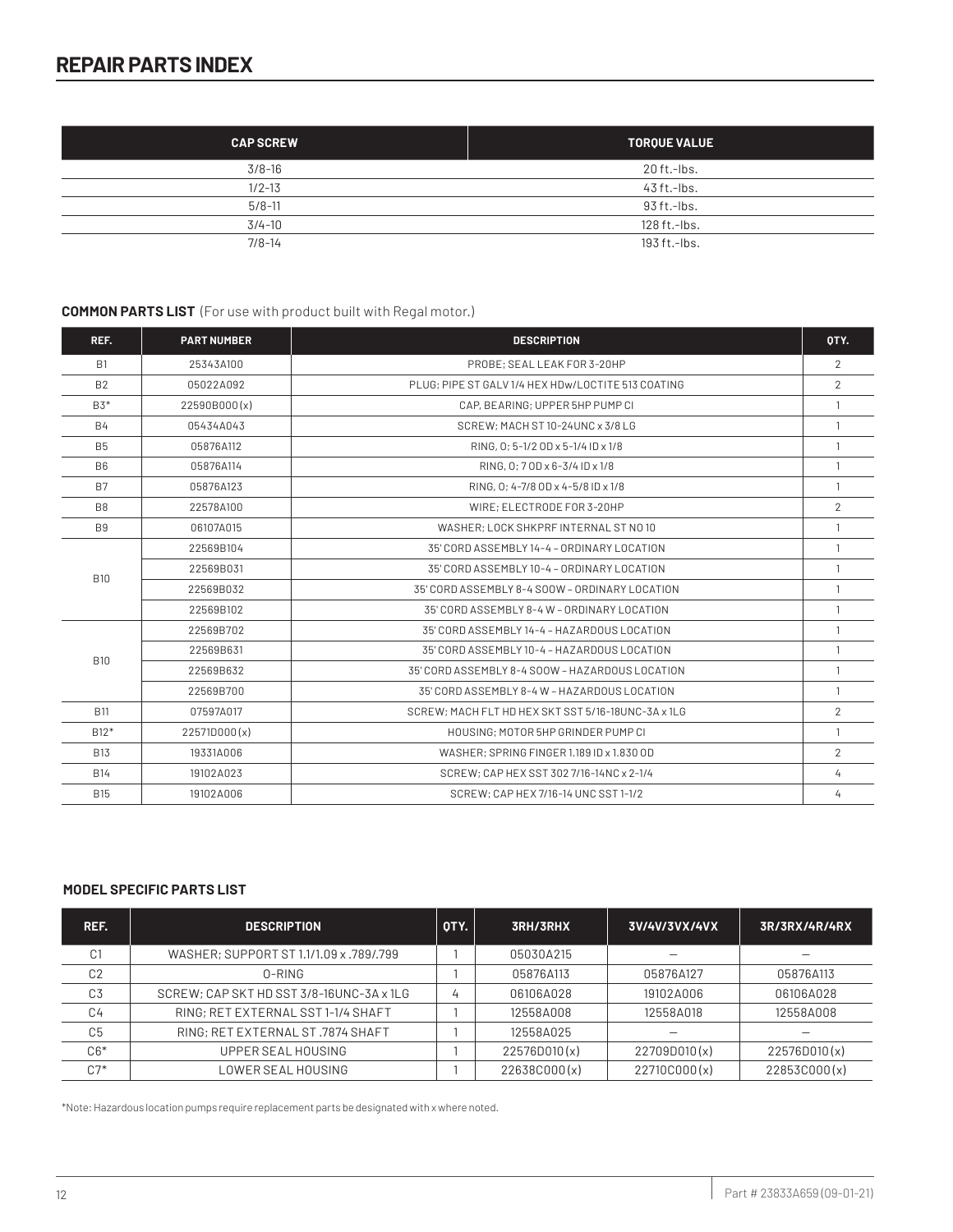



**3R/3RX**







**3RH/3RHX**

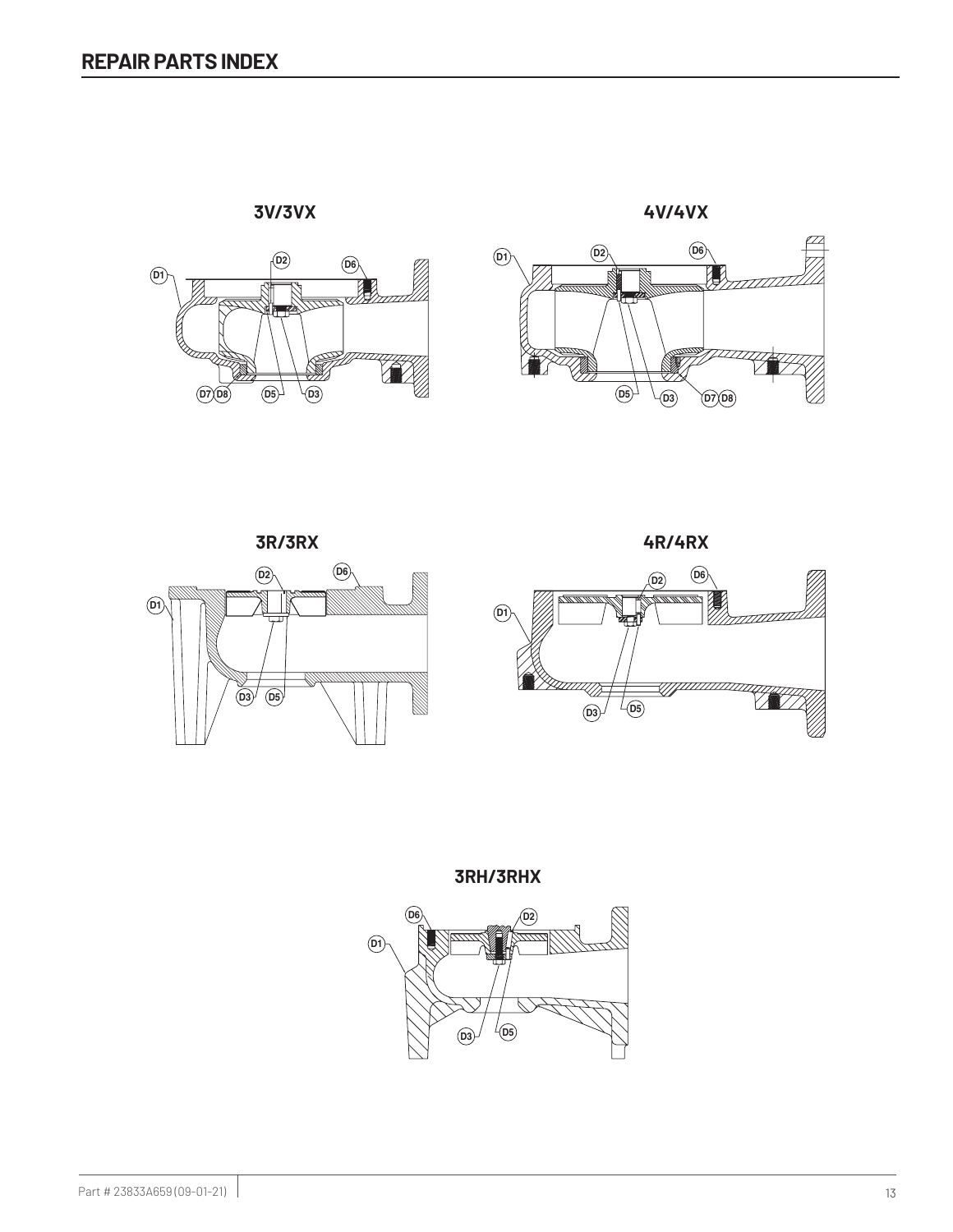#### **WET END PARTS FOR USE WITH PRODUCT BUILT WITH REGAL MOTOR.**

**3V/3VX**

| REF.           | <b>DESCRIPTION</b>                       | <b>PART NUMBER</b> | OTY. |
|----------------|------------------------------------------|--------------------|------|
| D <sub>1</sub> | CASE: VOLUTE                             | 22945D050          |      |
| D <sub>2</sub> | KEY; SO SST 1/4 x 1/4 13/16              | 05818A066          |      |
| D <sub>3</sub> | SCREW; CAP HEX SST 3/8-16 x 1 LG         | 19103A052          |      |
| D4             | SCREW; CAP HEX SST 7/16 x 1-1/4 LG       | 23609A002          |      |
| D <sub>5</sub> | WASHER; RETAINER, W/PIN                  | 19102A006          |      |
| D <sub>6</sub> | GASKET; VELLUMOID 10-3/8 x 8-7/16 x 1/32 | 05231A079          |      |
| D7             | BRONZE WEAR RING                         | 22945D061A         |      |
| D <sub>8</sub> | 1/4-20 SET SCREW                         | 050134013          |      |

#### **3R/3RX**

| REF.           | <b>DESCRIPTION</b>                       | <b>PART NUMBER</b> | OTY. |
|----------------|------------------------------------------|--------------------|------|
| D1             | CASE: VOLUTE 4 POLE                      | 27706D010          |      |
| D <sub>2</sub> | KEY; SO SST 1/4 x 1/4 11/16              | 05818A074          |      |
| D <sub>3</sub> | SCREW: CAP HEX SST 3/8-16 x 1 LG         | 19101A010          |      |
| D4             | SCREW; CAP HEX SST 7/16 x 1-1/2 LG       | 19102A006          |      |
| D <sub>5</sub> | WASHER: RETAINER, W/PIN                  | 23609A001          |      |
| D6             | GASKET: VELLUMOID 10-3/8 x 8-7/16 x 1/32 | 052314079          |      |

#### **3RH/3RHX**

| REF.           | <b>DESCRIPTION</b>                       | <b>PART NUMBER</b> | OTY. |
|----------------|------------------------------------------|--------------------|------|
| D1             | CASE: VOLUTE                             | 25984D000          |      |
| D <sub>2</sub> | KEY; SO SST 1/4 x 1/4 13/16              | 05818A066          |      |
| D <sub>3</sub> | SCREW: CAP HEX SST 3/8-16 x 1 LG         | 19101A010          |      |
| D4             | SCREW: CAP HEX SST 7/16 x 1-1/4 LG       | 19102A020          |      |
| D <sub>5</sub> | WASHER: RETAINER, W/PIN                  | 23609A001          |      |
| D <sub>6</sub> | GASKET: VELLUMOID 10-3/8 x 8-7/16 x 1/32 | -                  |      |

#### **4V/4VX**

| REF.           | <b>DESCRIPTION</b>                           | <b>PART NUMBER</b> | OTY. |
|----------------|----------------------------------------------|--------------------|------|
| D <sub>1</sub> | CASE: VOLUTE                                 | 22712D000          |      |
| D <sub>2</sub> | KEY: SO SST 1/4 x 1/4 13/16                  | 05818A066          |      |
| D <sub>3</sub> | SCREW: CAP HEX SST 300 1/2-13 UNC x 1-1/4 LG | 19103A052          |      |
| D4             | SCREW: CAP HEX SST 7/16 x 1-1/2 LG           | 19102A006          |      |
| D <sub>5</sub> | WASHER: RETAINER, W/PIN                      | 23609A002          |      |
| D <sub>6</sub> | GASKET: VELLUMOID 10-3/8 x 8-7/16 x 1/32     | 05231A079          |      |
| D7             | BRONZE WEAR RING                             | 22712D001A         |      |
| D <sub>8</sub> | 1/4-20 SET SCREW                             | 05013A013          |      |

#### **4R/4RX**

| REF.           | <b>DESCRIPTION</b>                       | <b>PART NUMBER</b> | OTY. |
|----------------|------------------------------------------|--------------------|------|
| D <sub>1</sub> | CASE: VOLUTE                             | 22854D000          |      |
| D <sub>2</sub> | KEY; SO SST 1/4 x 1/4 11/16              | 05818A074          |      |
| D <sub>3</sub> | SCREW; CAP HEX SST 3/8-16 x 1 LG         | 19101A010          |      |
| D4             | SCREW; CAP HEX SST 7/16 x 1-1/2 LG       | 19102A006          |      |
| D <sub>5</sub> | WASHER: RETAINER, W/PIN                  | 23609A001          |      |
| D <sub>6</sub> | GASKET: VELLUMOID 10-3/8 x 8-7/16 x 1/32 | 052314079          |      |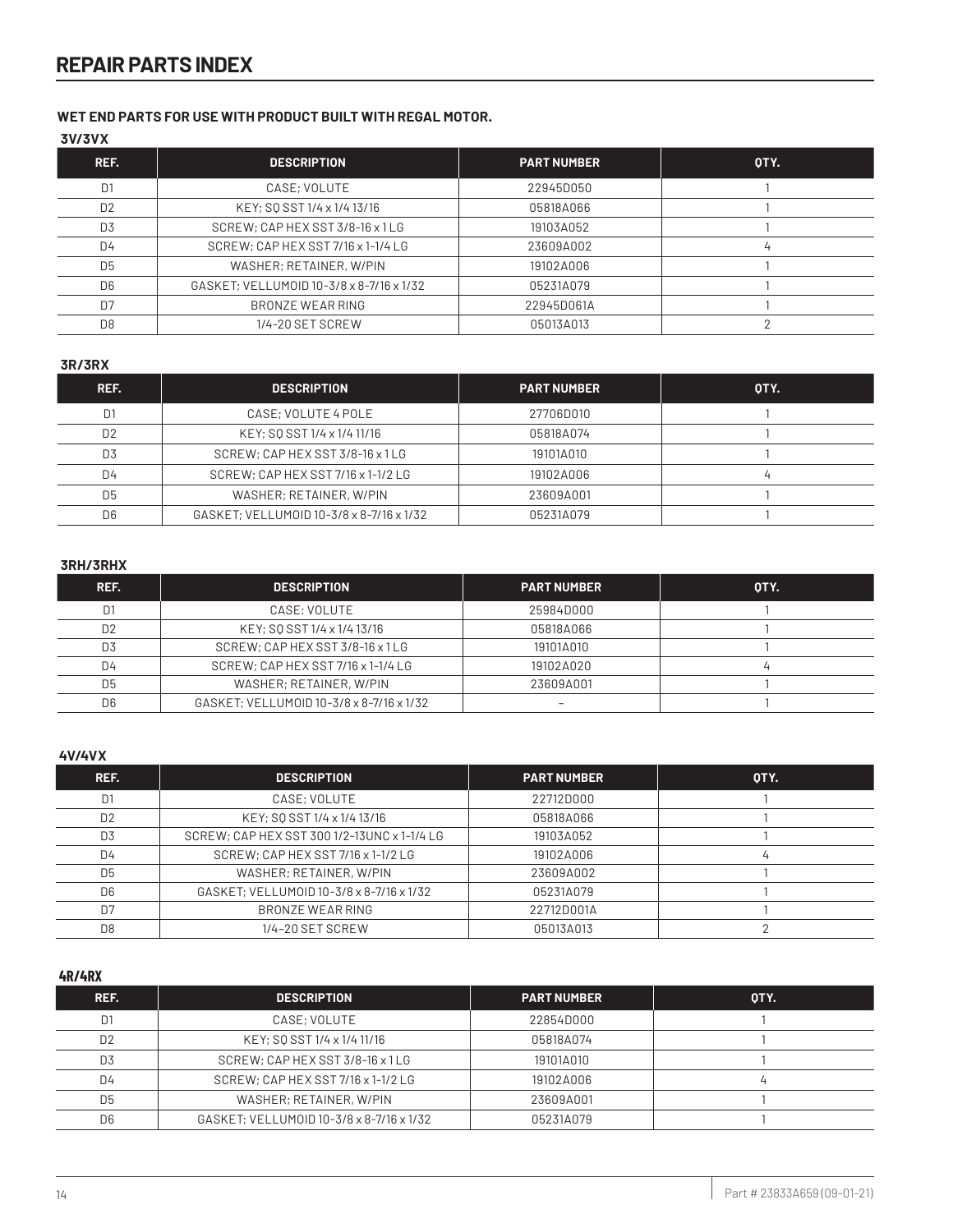| <b>PUMP</b>   | <b>RPM</b> | <b>HP</b>      | <b>TRIM</b> | <b>IMPELLER</b> |
|---------------|------------|----------------|-------------|-----------------|
| 3V/3VX10M4-21 | 1750       |                | 5.0         | 22946C565       |
| 3V/3VX10M4-03 | 1750       |                | 5.0         | 22946C565       |
| 3V/3VX10M4-23 | 1750       |                | 5.0         | 22946C565       |
| 3V/3VX10M4-43 | 1750       |                | 5.0         | 22946C565       |
| 3V/3VX10M4-53 | 1750       |                | 5.0         | 22946C565       |
| 3V/3VX15M4-21 | 1750       | 1.5            | 5.5         | 22946C561       |
| 3V/3VX15M4-03 | 1750       | 1.5            | 5.5         | 22946C561       |
| 3V/3VX15M4-23 | 1750       | 1.5            | 5.5         | 22946C561       |
| 3V/3VX15M4-43 | 1750       | 1.5            | 5.5         | 22946C561       |
| 3V/3VX15M4-53 | 1750       | 1.5            | 5.5         | 22946C561       |
| 3V/3VX20M4-21 | 1750       | $\overline{2}$ | 5.75        | 22946C559       |
| 3V/3VX20M4-03 | 1750       | $\overline{2}$ | 5.75        | 22946C559       |
| 3V/3VX20M4-23 | 1750       | $\overline{2}$ | 5.75        | 22946C559       |
| 3V/3VX20M4-43 | 1750       | $\overline{2}$ | 5.75        | 22946C559       |
| 3V/3VX20M4-53 | 1750       | $\overline{2}$ | 5.75        | 22946C559       |
| 3V/3VX30M4-21 | 1750       | 3              | 6.25        | 22946C555       |
| 3V/3VX30M4-03 | 1750       | 3              | 6.25        | 22946C555       |
| 3V/3VX30M4-23 | 1750       | 3              | 6.25        | 22946C555       |
| 3V/3VX30M4-43 | 1750       | 3              | 6.25        | 22946C555       |
| 3V/3VX30M4-53 | 1750       | 3              | 6.25        | 22946C555       |
| 3V/3VX50M4-21 | 1750       | 5              | 6.75        | 22946C551       |
| 3V/3VX50M4-03 | 1750       | 5              | 6.75        | 22946C551       |
| 3V/3VX50M4-23 | 1750       | 5              | 6.75        | 22946C551       |
| 3V/3VX50M4-43 | 1750       | 5              | 6.75        | 22946C551       |
| 3V/3VX50M4-53 | 1750       | 5              | 6.75        | 22946C551       |

| <b>PUMP</b>     | <b>RPM</b> | <b>HP</b> | <b>TRIM</b> | <b>IMPELLER</b> |
|-----------------|------------|-----------|-------------|-----------------|
| 3RH/3RHX30M2-01 | 3450       | 3         | 3.50        | 25983B501       |
| 3RH/3RHX30M2-21 | 3450       | 3         | 3.50        | 25983B501       |
| 3RH/3RHX30M2-03 | 3450       | 3         | 3.50        | 25983B501       |
| 3RH/3RHX30M2-23 | 3450       | 3         | 3.50        | 25983B501       |
| 3RH/3RHX30M2-43 | 3450       | 3         | 3.50        | 25983B501       |
| 3RH/3RHX30M2-53 | 3450       | 3         | 3.50        | 25983B501       |
| 3RH/3RHX50M2-01 | 3450       | 5         | 4.25        | 25983B507       |
| 3RH/3RHX50M2-21 | 3450       | 5         | 4.25        | 25983B507       |
| 3RH/3RHX50M2-03 | 3450       | 5         | 4.25        | 25983B507       |
| 3RH/3RHX50M2-23 | 3450       | 5         | 4.25        | 25983B507       |
| 3RH/3RHX50M2-43 | 3450       | 5         | 4.25        | 25983B507       |
| 3RH/3RHX50M2-53 | 3450       | 5         | 4.25        | 25983B507       |
| 3RH/3RHX75M2-03 | 3450       | 7.5       | 4.75        | 25983B511       |
| 3RH/3RHX75M2-23 | 3450       | 7.5       | 4.75        | 25983B511       |
| 3RH/3RHX75M2-43 | 3450       | 7.5       | 4.75        | 25983B511       |
| 3RH/3RHX75M2-53 | 3450       | 7.5       | 4.75        | 25983B511       |

Note: Standard non-overloading impeller diameters shown.

| <b>PUMP</b>   | <b>RPM</b> | <b>HP</b> | <b>TRIM</b> | <b>IMPELLER</b> |
|---------------|------------|-----------|-------------|-----------------|
| 3R/3RX20M4-01 | 1750       | 2         | 5.25        | 22855C519       |
| 3R/3RX20M4-21 | 1750       | 2         | 5.25        | 22855C519       |
| 3R/3RX20M4-03 | 1750       | 2         | 5.25        | 22855C519       |
| 3R/3RX20M4-23 | 1750       | 2         | 5.25        | 22855C519       |
| 3R/3RX20M4-43 | 1750       | 2         | 5.25        | 22855C519       |
| 3R/3RX20M4-53 | 1750       |           | 5.25        | 22855C519       |
| 3R/3RX30M4-01 | 1750       |           | 6           | 22855C517       |
| 3R/3RX30M4-21 | 1750       |           | 6           | 22855C517       |
| 3R/3RX30M4-03 | 1750       |           | 6           | 22855C517       |
| 3R/3RX30M4-23 | 1750       |           | 6           | 22855C517       |
| 3R/3RX30M4-43 | 1750       | 3         | 6           | 22855C517       |
| 3R/3RX30M4-53 | 1750       | 3         | 6           | 22855C517       |
| 3R/3RX50M4-21 | 1750       | 5         | 6.75        | 22855C511       |
| 3R/3RX50M4-03 | 1750       | 5         | 6.75        | 22855C511       |
| 3R/3RX50M4-23 | 1750       | 5         | 6.75        | 22855C511       |
| 3R/3RX50M4-43 | 1750       | 5         | 6.75        | 22855C511       |
| 3R/3RX50M4-53 | 1750       | 5         | 6.75        | 22855C511       |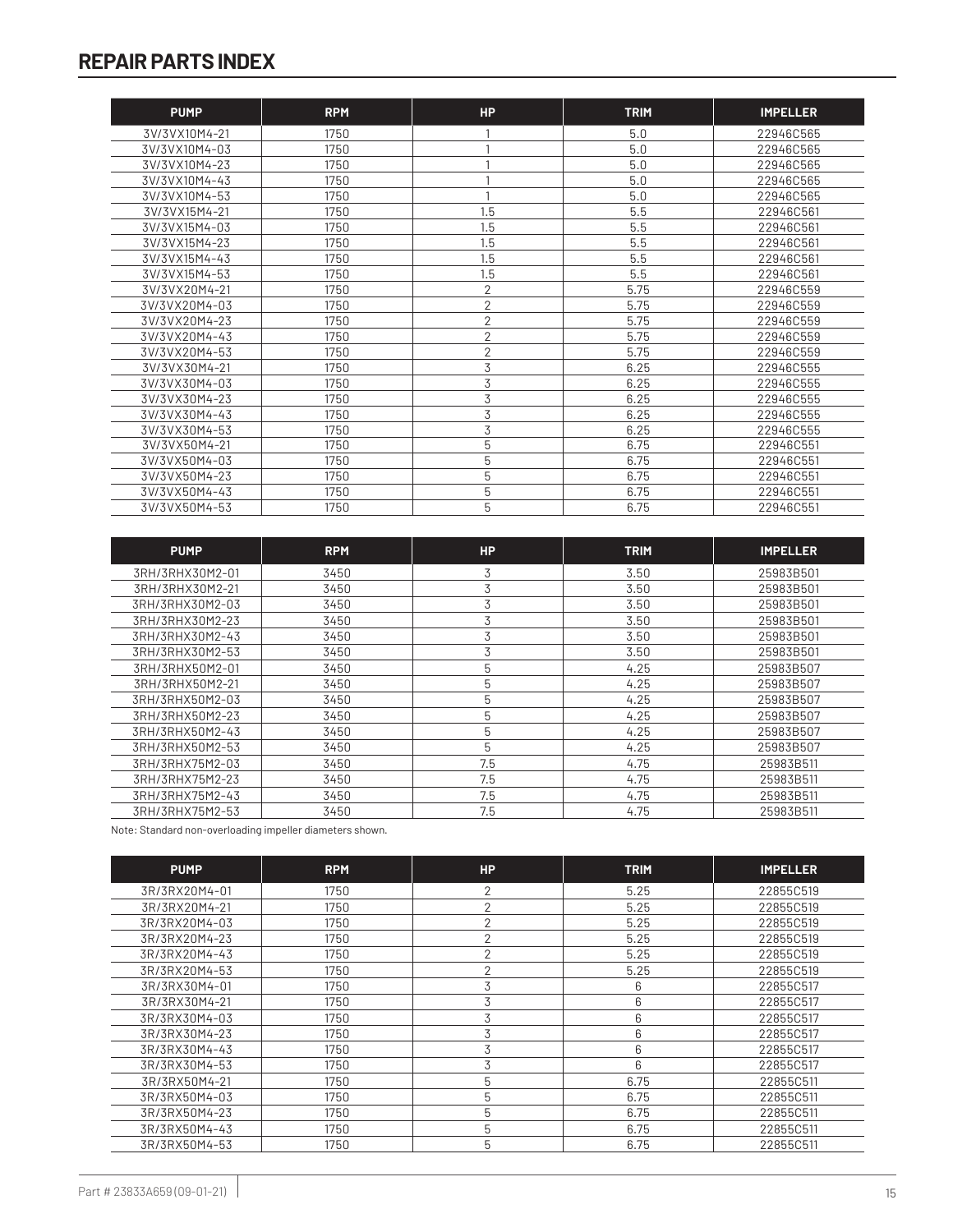| <b>PUMP</b>   | <b>RPM</b> | <b>HP</b>      | <b>TRIM</b> | <b>IMPELLER</b> |
|---------------|------------|----------------|-------------|-----------------|
| 4R/4RX30M4-21 | 1750       | 3              | 6.0         | 22855C517       |
| 4R/4RX30M4-03 | 1750       | 3              | 6.0         | 22855C517       |
| 4R/4RX30M4-23 | 1750       | 3              | 6.0         | 22855C517       |
| 4R/4RX30M4-43 | 1750       | 3              | 6.0         | 22855C517       |
| 4R/4RX30M4-53 | 1750       | 3              | 6.0         | 22855C517       |
| 4R/4RX50M4-21 | 1750       | 5              | 6.75        | 22855C511       |
| 4R/4RX50M4-03 | 1750       | 5              | 6.75        | 22855C511       |
| 4R/4RX50M4-23 | 1750       | 5              | 6.75        | 22855C511       |
| 4R/4RX50M4-43 | 1750       | 5              | 6.75        | 22855C511       |
| 4R/4RX50M4-53 | 1750       | 5              | 6.75        | 22855C511       |
| 4R/4RX75M4-03 | 1750       | 7.5            | 7.5         | 22855C505       |
| 4R/4RX75M4-23 | 1750       | 7.5            | 7.5         | 22855C505       |
| 4R/4RX75M4-43 | 1750       | 7.5            | 7.5         | 22855C505       |
| 4R/4RX75M4-53 | 1750       | 7.5            | 7.5         | 22855C505       |
| 4R/4RX10M6-21 | 1150       |                | 6.0         | 22855C517       |
| 4R/4RX10M6-03 | 1150       |                | 6.0         | 22855C517       |
| 4R/4RX10M6-23 | 1150       |                | 6.0         | 22855C517       |
| 4R/4RX10M6-43 | 1150       |                | 6.0         | 22855C517       |
| 4R/4RX10M6-53 | 1150       |                | 6.0         | 22855C517       |
| 4R/4RX15M6-21 | 1150       | 1.5            | 6.75        | 22855C511       |
| 4R/4RX15M6-03 | 1150       | 1.5            | 6.75        | 22855C511       |
| 4R/4RX15M6-23 | 1150       | 1.5            | 6.75        | 22855C511       |
| 4R/4RX15M6-43 | 1150       | 1.5            | 6.75        | 22855C511       |
| 4R/4RX15M6-53 | 1150       | 1.5            | 6.75        | 22855C511       |
| 4R/4RX20M6-21 | 1150       | 2              | 7.25        | 22855C507       |
| 4R/4RX20M6-03 | 1150       | $\overline{2}$ | 7.25        | 22855C507       |
| 4R/4RX20M6-23 | 1150       | $\overline{2}$ | 7.25        | 22855C507       |
| 4R/4RX20M6-43 | 1150       | $\overline{2}$ | 7.25        | 22855C507       |
| 4R/4RX20M6-53 | 1150       | $\overline{2}$ | 7.25        | 22855C507       |

| <b>PUMP</b>   | <b>RPM</b> | <b>HP</b>      | <b>TRIM</b> | <b>IMPELLER</b> |
|---------------|------------|----------------|-------------|-----------------|
| 4V/4VX30M4-21 | 1750       | 3              | 6.0         | 22711C518       |
| 4V/4VX30M4-03 | 1750       | 3              | 6.0         | 22711C518       |
| 4V/4VX30M4-23 | 1750       | 3              | 6.0         | 22711C518       |
| 4V/4VX30M4-43 | 1750       | 3              | 6.0         | 22711C518       |
| 4V/4VX30M4-53 | 1750       | 3              | 6.0         | 22711C518       |
| 4V/4VX50M4-21 | 1750       | 5              | 7.0         | 22711C510       |
| 4V/4VX50M4-03 | 1750       | 5              | 7.0         | 22711C510       |
| 4V/4VX50M4-23 | 1750       | 5              | 7.0         | 22711C510       |
| 4V/4VX50M4-43 | 1750       | 5              | 7.0         | 22711C510       |
| 4V/4VX50M4-53 | 1750       | 5              | 7.0         | 22711C510       |
| 4V/4VX75M4-03 | 1750       | 7.5            | 7.5         | 22711C506       |
| 4V/4VX75M4-23 | 1750       | 7.5            | 7.5         | 22711C506       |
| 4V/4VX75M4-43 | 1750       | 7.5            | 7.5         | 22711C506       |
| 4V/4VX75M4-53 | 1750       | 7.5            | 7.5         | 22711C506       |
| 4V/4VX10M6-21 | 1150       |                | 6.0         | 22711C518       |
| 4V/4VX10M6-03 | 1150       |                | 6.0         | 22711C518       |
| 4V/4VX10M6-23 | 1150       |                | 6.0         | 22711C518       |
| 4V/4VX10M6-43 | 1150       |                | 6.0         | 22711C518       |
| 4V/4VX10M6-53 | 1150       |                | 6.0         | 22711C518       |
| 4V/4VX15M6-21 | 1150       | 1.5            | 7.0         | 22711C510       |
| 4V/4VX15M6-03 | 1150       | 1.5            | 7.0         | 22711C510       |
| 4V/4VX15M6-23 | 1150       | 1.5            | 7.0         | 22711C510       |
| 4V/4VX15M6-43 | 1150       | 1.5            | 7.0         | 22711C510       |
| 4V/4VX15M6-53 | 1150       | 1.5            | 7.0         | 22711C510       |
| 4V/4VX20M6-21 | 1150       | $\overline{2}$ | 7.5         | 22711C506       |
| 4V/4VX20M6-03 | 1150       | $\mathbf{2}$   | 7.5         | 22711C506       |
| 4V/4VX20M6-23 | 1150       | $\overline{2}$ | 7.5         | 22711C506       |
| 4V/4VX20M6-43 | 1150       | 2              | 7.5         | 22711C506       |
| 4V/4VX20M6-53 | 1150       | $\overline{2}$ | 7.5         | 22711C506       |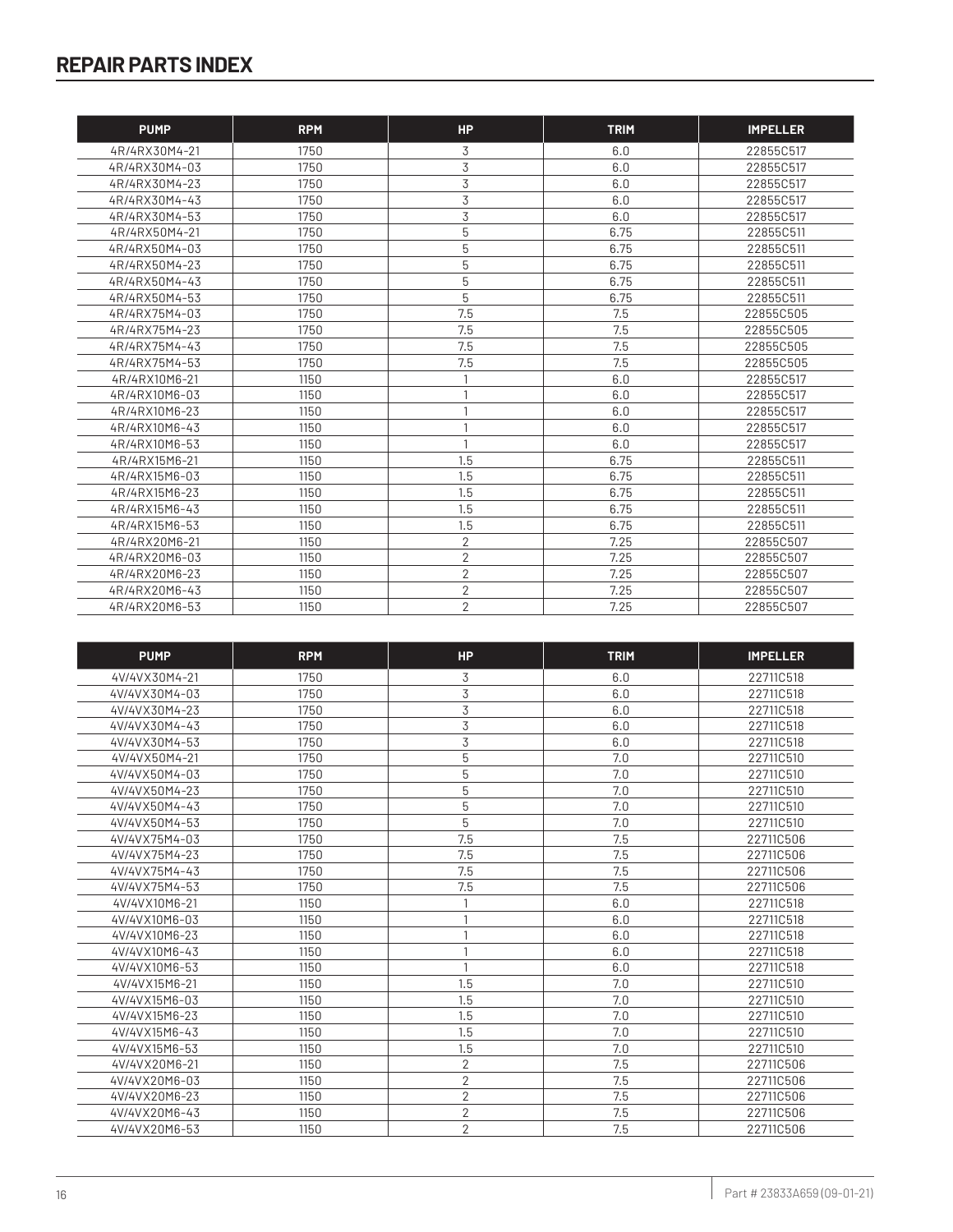#### **CHECK LIST IF PUMP DOES NOT OPERATE PROPERLY**

**Checking for Moisture in Motor** Use an ohm - meter or a megger and set on highest scale. Readings on the large power cord between any of the conductors red, black or white to the green conductor or to the motor housing should be greater than 1,000,000 ohms (1 megohm). Service work should be done only at an authorized service facility. Note, readings should be taken with line leads disconnected from the control panel.

**Resistance of Windings** Every motor winding has a fixed resistance. The windings must check close to specification values. Verification of the proper wiring of a dual voltage motor can also be checked by measuring the motor winding resistance.

| <b>CONDITION</b>                                                                                                      | <b>PROBABLE CAUSE</b>                                                                                                                                                                                                                                                                         |  |
|-----------------------------------------------------------------------------------------------------------------------|-----------------------------------------------------------------------------------------------------------------------------------------------------------------------------------------------------------------------------------------------------------------------------------------------|--|
| Red light comes on at control box.                                                                                    | This indicates some water has leaked past the lower seal and has entered the seal chamber and<br>made contact with the electrode probe. Pump must be removed for replacement of lower seal.<br>This preventive repair will save<br>an expensive motor.                                        |  |
|                                                                                                                       | Push in on red reset button to reset overload. If overload trips again after short run, pump<br>1.<br>has some damage and must be removed from basin for checking.                                                                                                                            |  |
| Overload trips at control box and alarm buzzer<br>or flashing red light comes on due to high water<br>level in basin. | 2.<br>Trouble may be from clogged impeller causing motor to overload or could be from failed<br>motor.                                                                                                                                                                                        |  |
|                                                                                                                       | 3.<br>Trouble may be from faulty component in control box. Always check control box before<br>removing pump.                                                                                                                                                                                  |  |
|                                                                                                                       | 1.<br>Indicates H-O-A switch may be in the hand position.                                                                                                                                                                                                                                     |  |
|                                                                                                                       | 2.<br>Level control switch may have failed causing pump to continue to operate when water is<br>below lower control.                                                                                                                                                                          |  |
| Yellow run light stays on continuously.                                                                               | 3.<br>Impeller may be partially clogged causing pump to operate at very reduced capacity.                                                                                                                                                                                                     |  |
|                                                                                                                       | 4.<br>Gate valve or check valve may be clogged causing low pump flow.                                                                                                                                                                                                                         |  |
|                                                                                                                       | 5.<br>Pump may be air locked.                                                                                                                                                                                                                                                                 |  |
|                                                                                                                       | Reset breaker by pushing completely down on handle then back to ON position. If breaker<br>1.<br>trips again in a few seconds it indicates excessive load probably caused by a short in the<br>motor or control box. Check out instructions given with control box before pulling pump.       |  |
| Circuit breaker trips.                                                                                                | 2.<br>If this condition happens after an electrical storm, motor or control box may be damaged by<br>lightning.                                                                                                                                                                               |  |
|                                                                                                                       | 3.<br>Resistance reading of the motor with lead wires disconnected from the control box can<br>determine if trouble is in motor or control box.                                                                                                                                               |  |
|                                                                                                                       | Impeller may be partially clogged with some foreign objects causing noise and overload on<br>1.<br>the motor.                                                                                                                                                                                 |  |
| Pump is noisy and pump rate is low.                                                                                   | 2.<br>Impeller may be rubbing on wear ring due to bent shaft or misalignment.                                                                                                                                                                                                                 |  |
|                                                                                                                       | 3.<br>Pump may be operating too close to shut-off. Check head.                                                                                                                                                                                                                                |  |
|                                                                                                                       | Lower control switch may be set too high.<br>1.                                                                                                                                                                                                                                               |  |
| Grease and solids have accumulated around<br>pump and will not pump out of basin.                                     | Run pump on hand operation for several minutes with small amount of water running into<br>2.<br>basin to clean out solids and grease. This allows pump to break suction and surge which will<br>break up the solids. If level switch is set properly this condition generally will not occur. |  |
|                                                                                                                       | 3.<br>Trash and grease may have accumulated around floats causing pump to operate erratically.                                                                                                                                                                                                |  |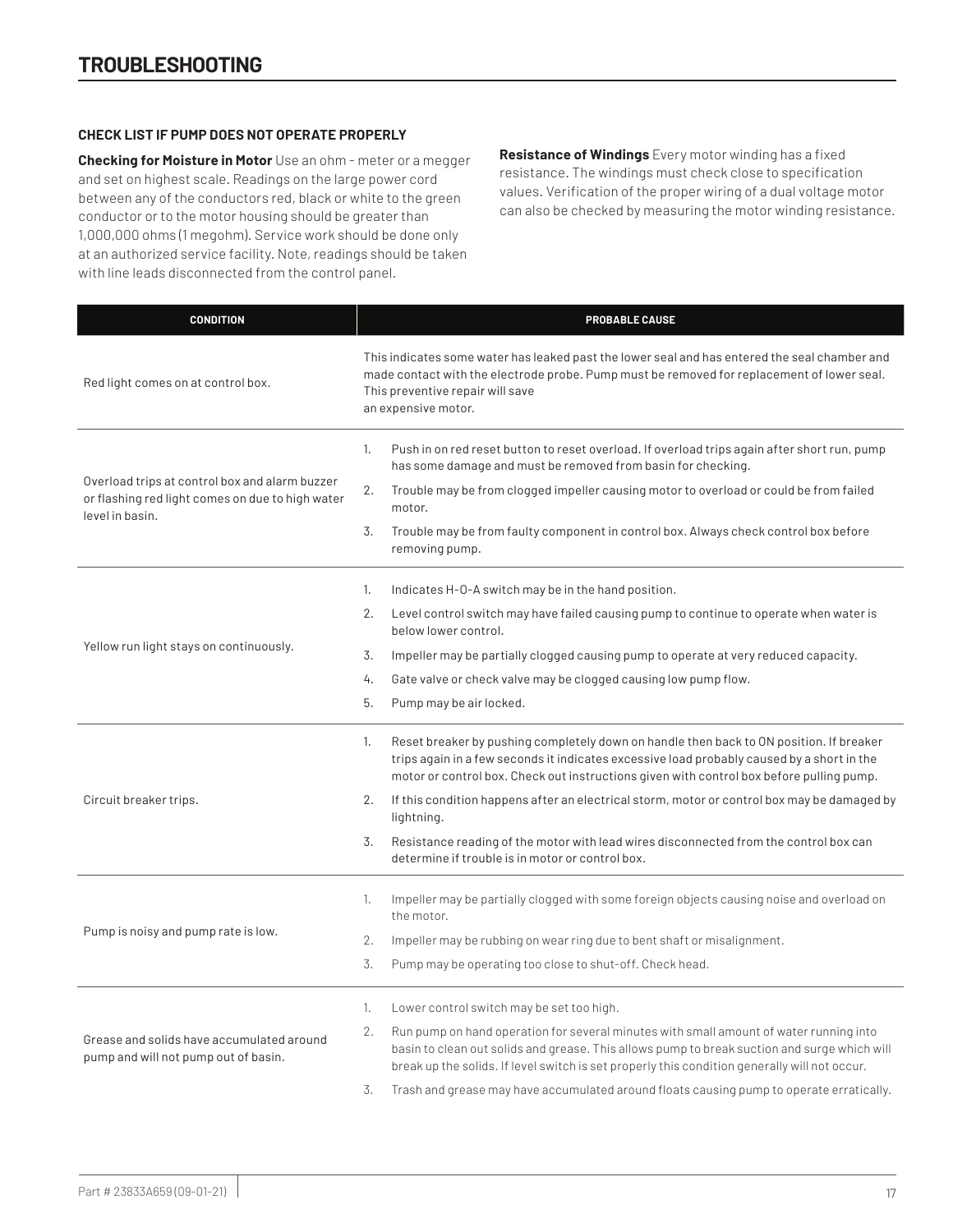PAGE LEFT BLANK INTENTIONALLY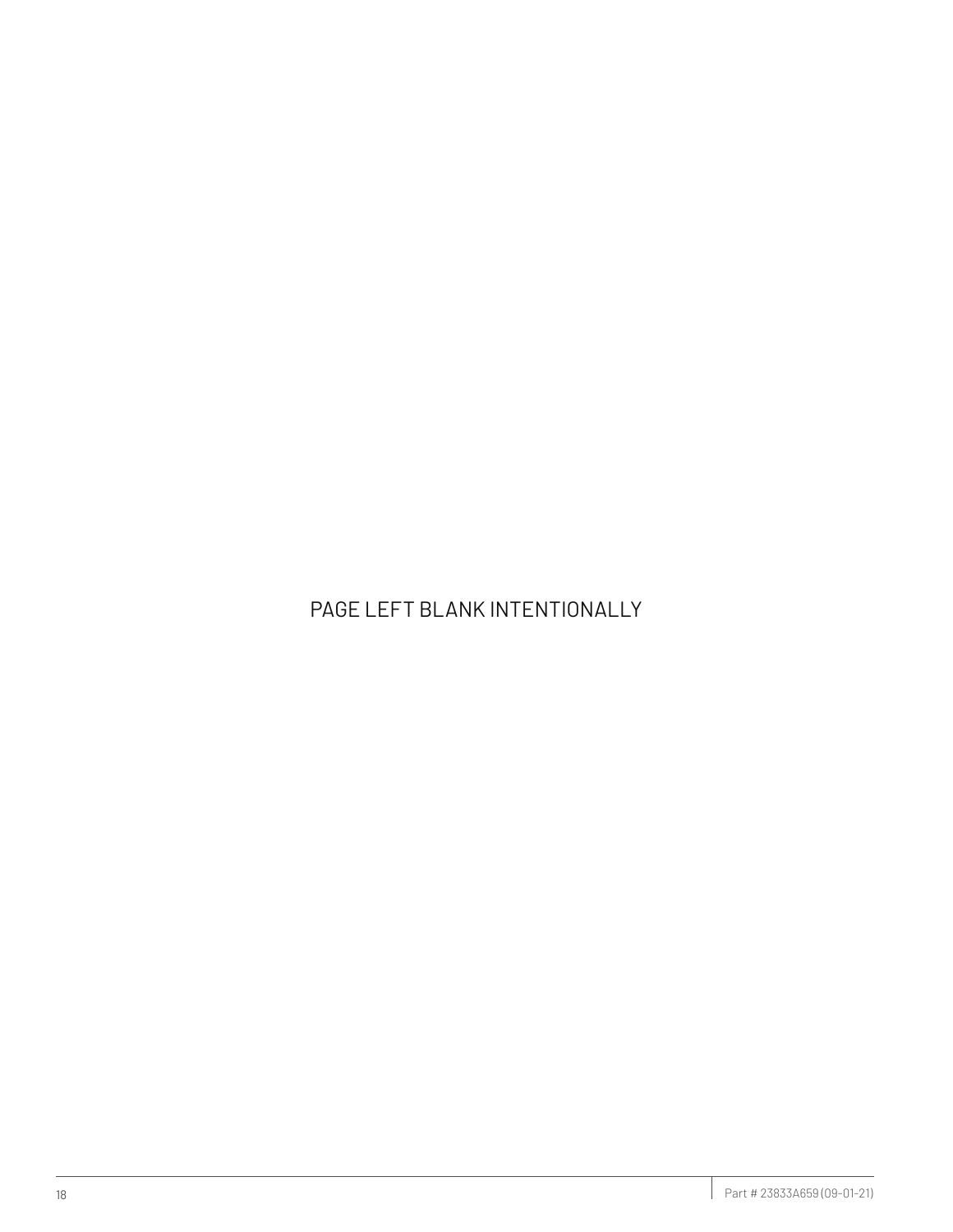## **STANDARD LIMITED WARRANTY**

Pentair Myers<sup>®</sup> warrants its products against defects in material and workmanship for a period of 12 months from the date of shipment from Pentair Myers or 18 months from the manufacturing date, whichever occurs first – provided that such products are used in compliance with the requirements of the Pentair Myers catalog and technical manuals for use in pumping raw sewage, municipal wastewater or similar, abrasive-free, noncorrosive liquids.

During the warranty period and subject to the conditions set forth, Pentair Myers, at its discretion, will repair or replace to the original user, the parts that prove defective in materials and workmanship. Pentair Myers reserves the right to change or improve its products or any portions thereof without being obligated to provide such a change or improvement for prior sold and/or shipped units.

Start-up reports and electrical schematics may be required to support warranty claims. Submit at the time of startup through the Pentair Myers website: http://forms.pentairliterature.com/startupform/startupform.asp?type=m. Warranty is effective only if Pentair Myers authorized control panels are used. All seal fail and heat sensing devices must be hooked up, functional and monitored or this warranty will be void. Pentair Myers will cover only the lower seal and labor thereof for all dual seal pumps. Under no circumstance will Pentair Myers be responsible for the cost of field labor, travel expenses, rented equipment, removal/reinstallation costs or freight expenses to and from the factory or an authorized Pentair Myers service facility.

This limited warranty will not apply: (a) to defects or malfunctions resulting from failure to properly install, operate or maintain the unit in accordance with the printed instructions provided; (b) to failures resulting from abuse, accident or negligence; (c) to normal maintenance services and parts used in connection with such service; (d) to units that are not installed in accordance with applicable local codes, ordinances and good trade practices; (e) if the unit is moved from its original installation location; (f) if unit is used for purposes other than for what it is designed and manufactured; (g) to any unit that has been repaired or altered by anyone other than Pentair Myers or an authorized Pentair Myers service provider; (h) to any unit that has been repaired using non factory specified/oEM parts.

Warranty Exclusions: PENTAIR MYERS MAKES NO EXPRESS OR IMPLIED WARRANTIES THAT EXTEND BEYOND thE dESCRiPtion on thE FACE hEREoF. PEntAiR MYERS SPECiFiCALLY diSCLAiMS thE iMPLiEd WARRAntiES oF MERChAntAbiLitY And FitnESS FoR AnY PARtiCuLAR PuRPoSE.

Liability Limitation: IN NO EVENT SHALL PENTAIR MYERS BE LIABLE OR RESPONSIBLE FOR CONSEQUENTIAL, inCidEntAL oR SPECiAL dAMAGES RESuLtinG FRoM oR RELAtEd in AnY MAnnER to AnY PEntAiR MYERS PRoduCt oR PARtS thEREoF. PERSonAL inJuRY And/oR PRoPERtY dAMAGE MAY RESuLt FRoM iMPRoPER inStALLAtion. PEntAiR MYERS diSCLAiMS ALL LiAbiLitY, inCLudinG LiAbiLitY undER thiS WARRAntY, FoR iMPRoPER inStALLAtion. PEntAiR MYERS RECoMMEndS inStALLAtion bY PRoFESSionALS.

Some states do not permit some or all of the above warranty limitations or the exclusion or limitation of incidental or consequential damages and therefore such limitations may not apply to you. No warranties or representations at any time made by any representatives of Pentair Myers shall vary or expand the provision hereof.